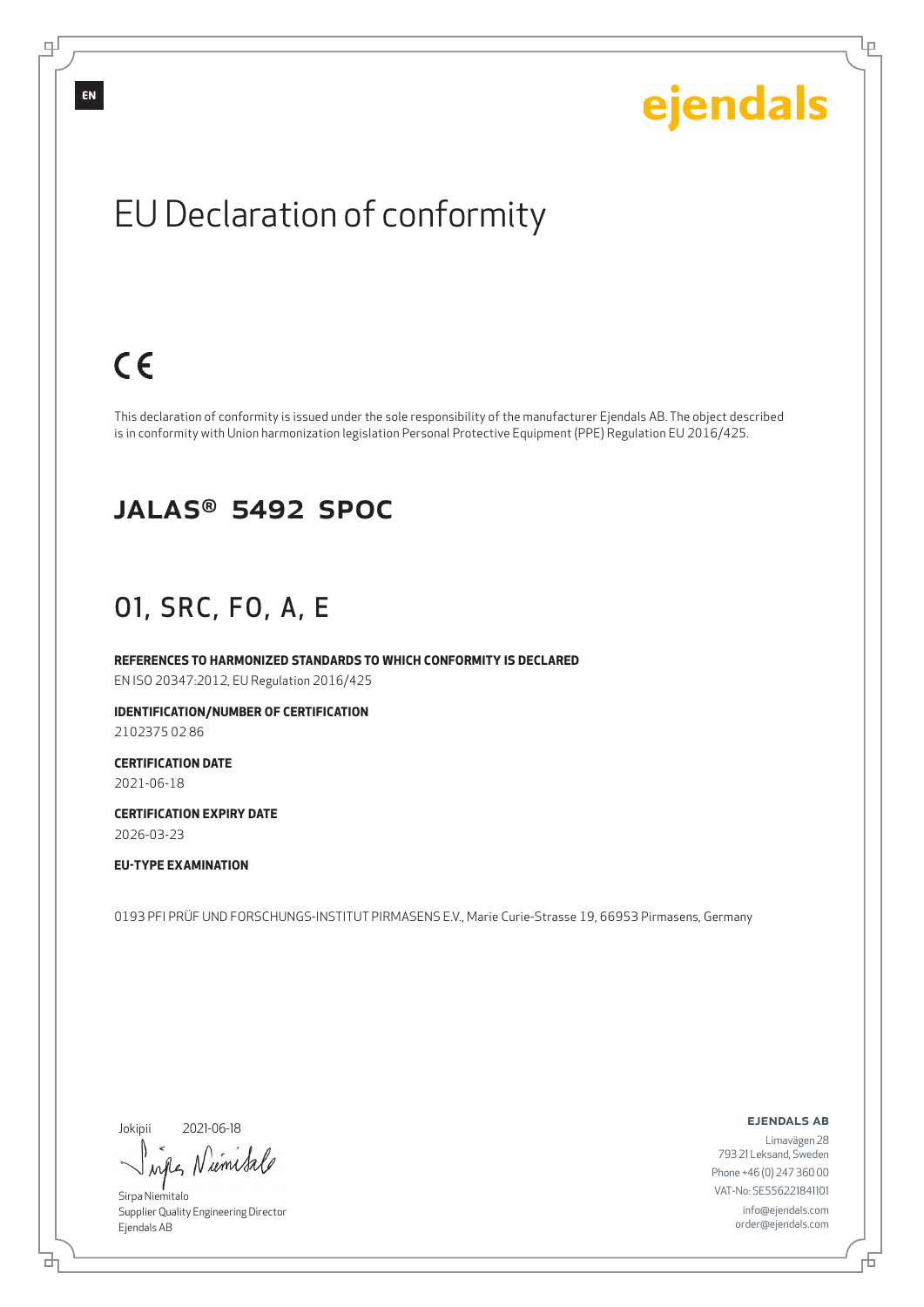Lр

## EU-försäkran om överensstämmelse

## $C \in$

Denna försäkran om överensstämmelse utfärdas på eget ansvar av tillverkaren Ejendals AB. Föremålet för försäkran överensstämmer med EU-harmoniserad lagstiftning för personlig skyddsutrustning (PPE), EU-förordning 2016/425.

#### JALAS® 5492 SPOC

### O1, SRC, FO, A, E

**HÄNVISNINGAR TILL DE HARMONISERADE STANDARDER SOM AVSES MED FÖRSÄKRAN OM ÖVERENSSTÄMMELSE** EN ISO 20347:2012, EU Regulation 2016/425

**IDENTIFIERING/CERTIFIKATSNUMMER** 2102375 02 86

**CERTIFIERINGSDATUM**

2021-06-18

**CERTIFIERINGENS UTGÅNGSDATUM** 2026-03-23

#### **EU-TYPKONTROLL**

0193 PFI PRÜF UND FORSCHUNGS-INSTITUT PIRMASENS E.V., Marie Curie-Strasse 19, 66953 Pirmasens, Germany

Jokipii

브

2021-06-18

wife Numita

Sirpa Niemitalo Supplier Quality Engineering Director Ejendals AB

ejendals ab

Đ

Limavägen 28 793 21 Leksand, Sweden Phone +46 (0) 247 360 00 VAT-No: SE556221841101 info@ejendals.com order@ejendals.com

டி

**SV**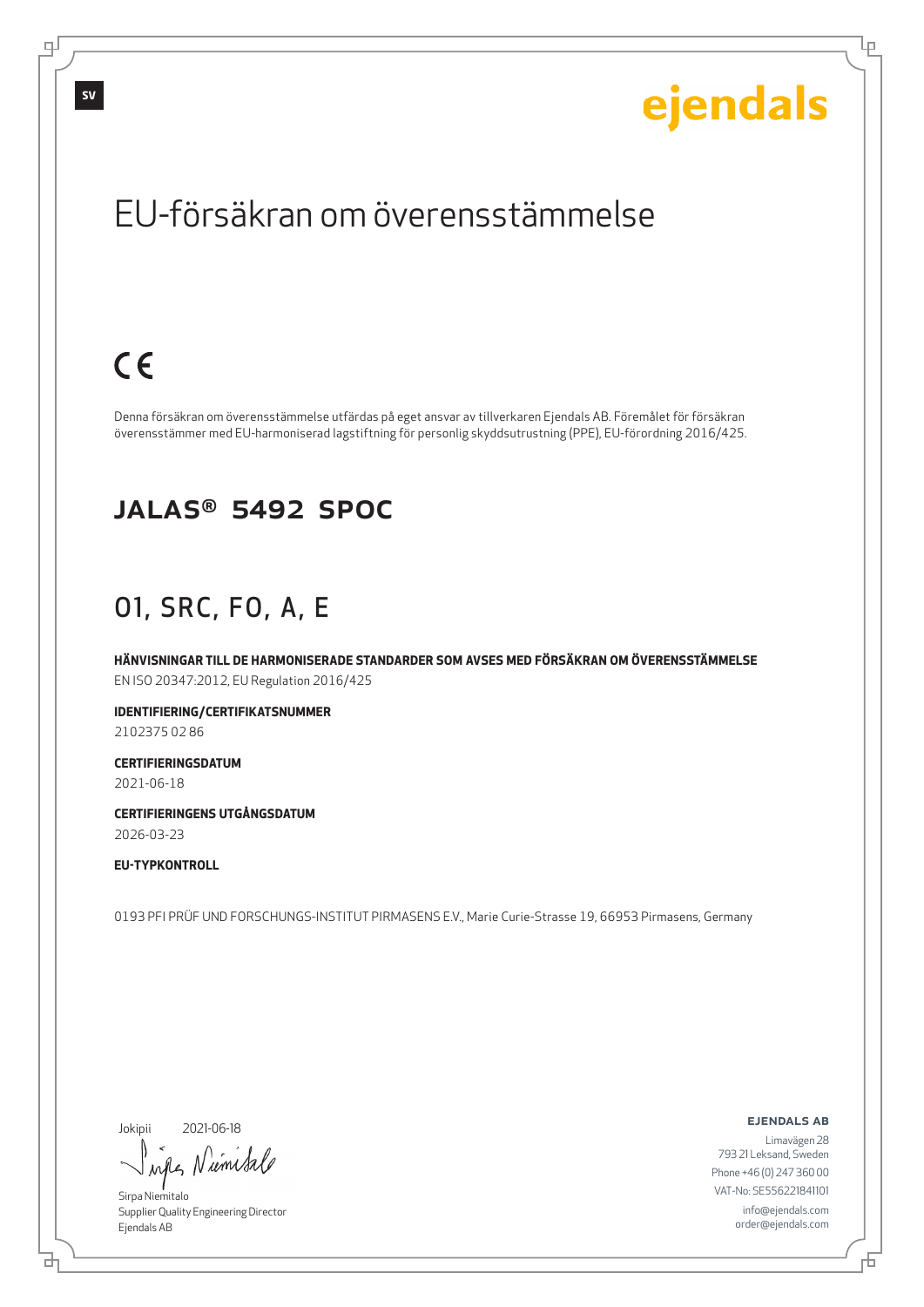**DA**

# ejendals

Lр

## EF-erklæringen om overensstemmelse

## $C<sub>6</sub>$

Denne overensstemmelseserklæring udstedes alene på Ejendal AB ansvar. De produkt, der er beskrevet er i overensstemmelse med Europa-Parlamentets og Rådets forordning (EU) 2016/425 2016 om personlige værnemidler.

#### JALAS® 5492 SPOC

### O1, SRC, FO, A, E

**HENVISNINGER TIL DE HARMONISEREDE STANDARDER TIL HVILKE OVERENSSTEMMELSE ER ERKLÆRET** EN ISO 20347:2012, EU Regulation 2016/425

**IDENTIFIKATION/CERTIFICERINGSNUMMER**

2102375 02 86

**CERTIFICERINGSDATO** 2021-06-18

**UDLØB PÅ CERTIFICERING** 2026-03-23

**EU-TYPEAFPRØVNING**

0193 PFI PRÜF UND FORSCHUNGS-INSTITUT PIRMASENS E.V., Marie Curie-Strasse 19, 66953 Pirmasens, Germany

Jokipii

브

2021-06-18

wife Numita

Sirpa Niemitalo Supplier Quality Engineering Director Ejendals AB

ejendals ab

Đ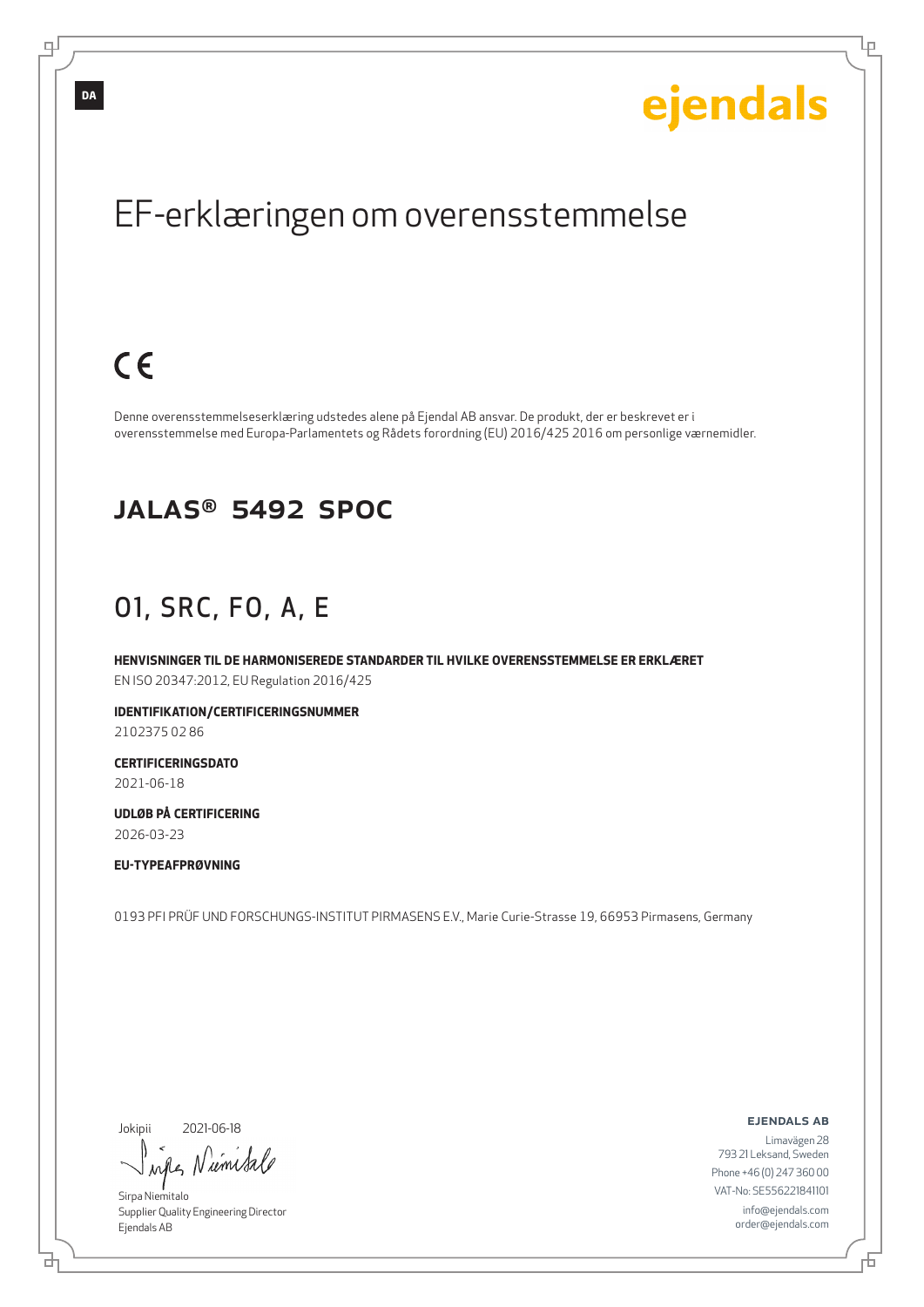Lμ

## EU-asetuksen Vaatimustenmukaisuusvakuutus

## $C \in$

Valmistaja Ejendals AB antaa tämän vaatimustenmukaisuusvakuutuksen omalla vastuullaan. Kuvattu vakuutuksen kohde täyttää Euroopan unionin yhdenmukaistamislainsäädännössä henkilösuojaimia koskevan asetuksen EU 2016/425 vaatimukset.

#### JALAS® 5492 SPOC

### O1, SRC, FO, A, E

**VIITTAUKSET YHDENMUKAISTETTUIHIN STANDARDEIHIN, JOITA VAATIMUSTENMUKAISUUSVAKUUTUS KOSKEE** EN ISO 20347:2012, EU Regulation 2016/425

**SERTIFIKAATIN NUMERO** 2102375 02 86

**SERTIFIOINTIPÄIVÄMÄÄRÄ** 2021-06-18

**SERTIFIKAATIN VIIMEINEN VOIMASSAOLOPÄIVÄ** 2026-03-23

**EU-TYYPPITARKASTUS**

0193 PFI PRÜF UND FORSCHUNGS-INSTITUT PIRMASENS E.V., Marie Curie-Strasse 19, 66953 Pirmasens, Germany

Jokipii

2021-06-18

wife Numital

Sirpa Niemitalo Supplier Quality Engineering Director Ejendals AB

ejendals ab

6

Limavägen 28 793 21 Leksand, Sweden Phone +46 (0) 247 360 00 VAT-No: SE556221841101 info@ejendals.com order@ejendals.com

டி

**FI**

브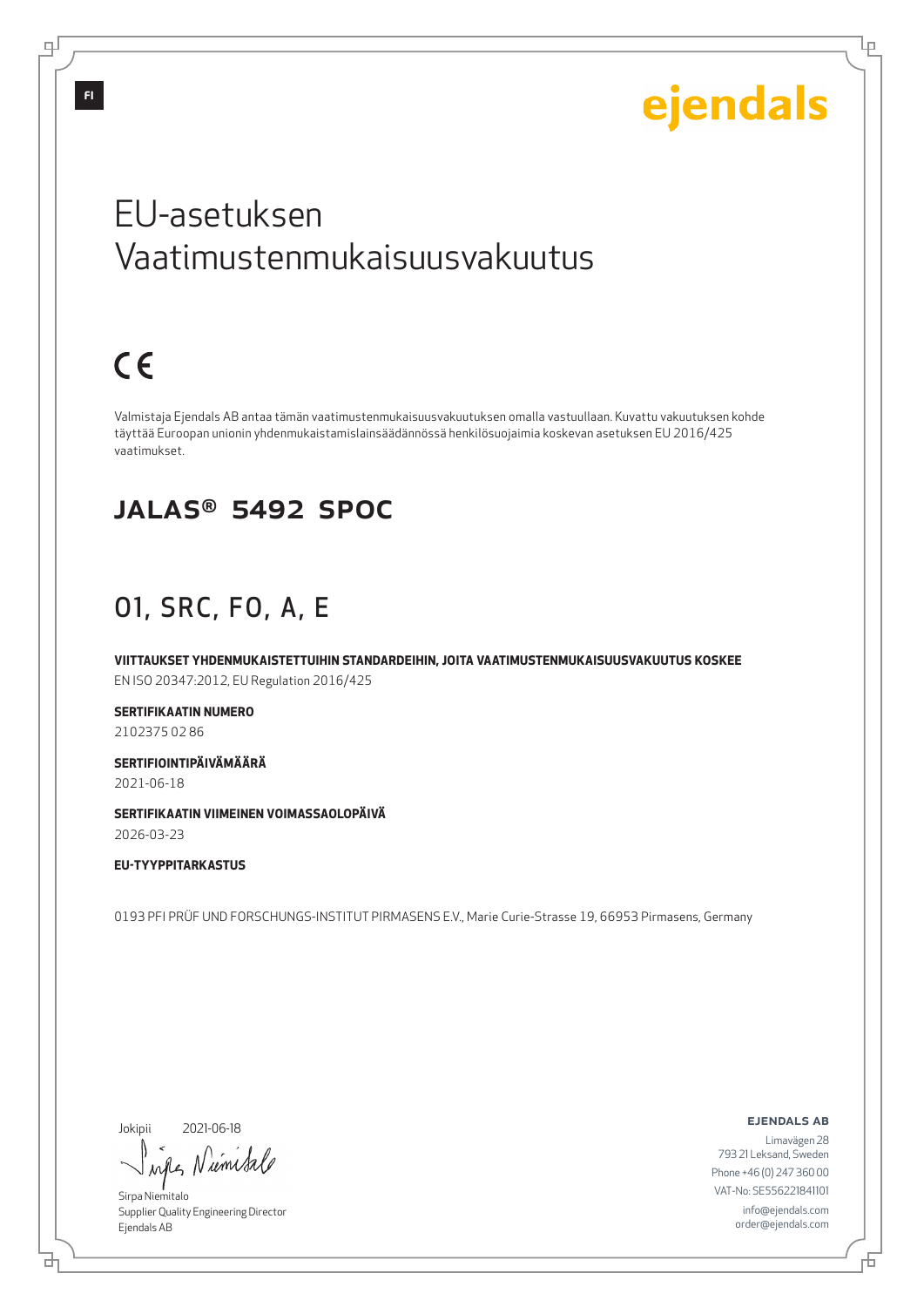Lр

## Déclaration de conformité de l'Union Européenne

## $C \in$

La présente déclaration de conformité est établie sous la seule responsabilité du fabricant, Ejendals AB. L'objet décrit est conforme à la Règlementation 2016/425 de l'Union Européenne sur l'harmonisation des législations de l'Union Européenne relatives aux équipements de protection individuelle (EPI).

#### JALAS® 5492 SPOC

### O1, SRC, FO, A, E

**RÉFÉRENCES AUX NORMES HARMONISÉES PAR RAPPORT AUXQUELLES LA CONFORMITÉ EST DÉCLARÉE** EN ISO 20347:2012, EU Regulation 2016/425

**IDENTIFICATION/NUMÉRO DE CERTIFICATION**

2102375 02 86

**DATE DE CERTIFICATION** 2021-06-18

**DATE D'EXPIRATION DU CERTIFICAT** 2026-03-23

#### **EXAMEN UE DE TYPE**

0193 PFI PRÜF UND FORSCHUNGS-INSTITUT PIRMASENS E.V., Marie Curie-Strasse 19, 66953 Pirmasens, Germany

Jokipii

브

2021-06-18

when Numita

Sirpa Niemitalo Supplier Quality Engineering Director Ejendals AB

ejendals ab

6

Limavägen 28 793 21 Leksand, Sweden Phone +46 (0) 247 360 00 VAT-No: SE556221841101 info@ejendals.com order@ejendals.com

**FR**

டி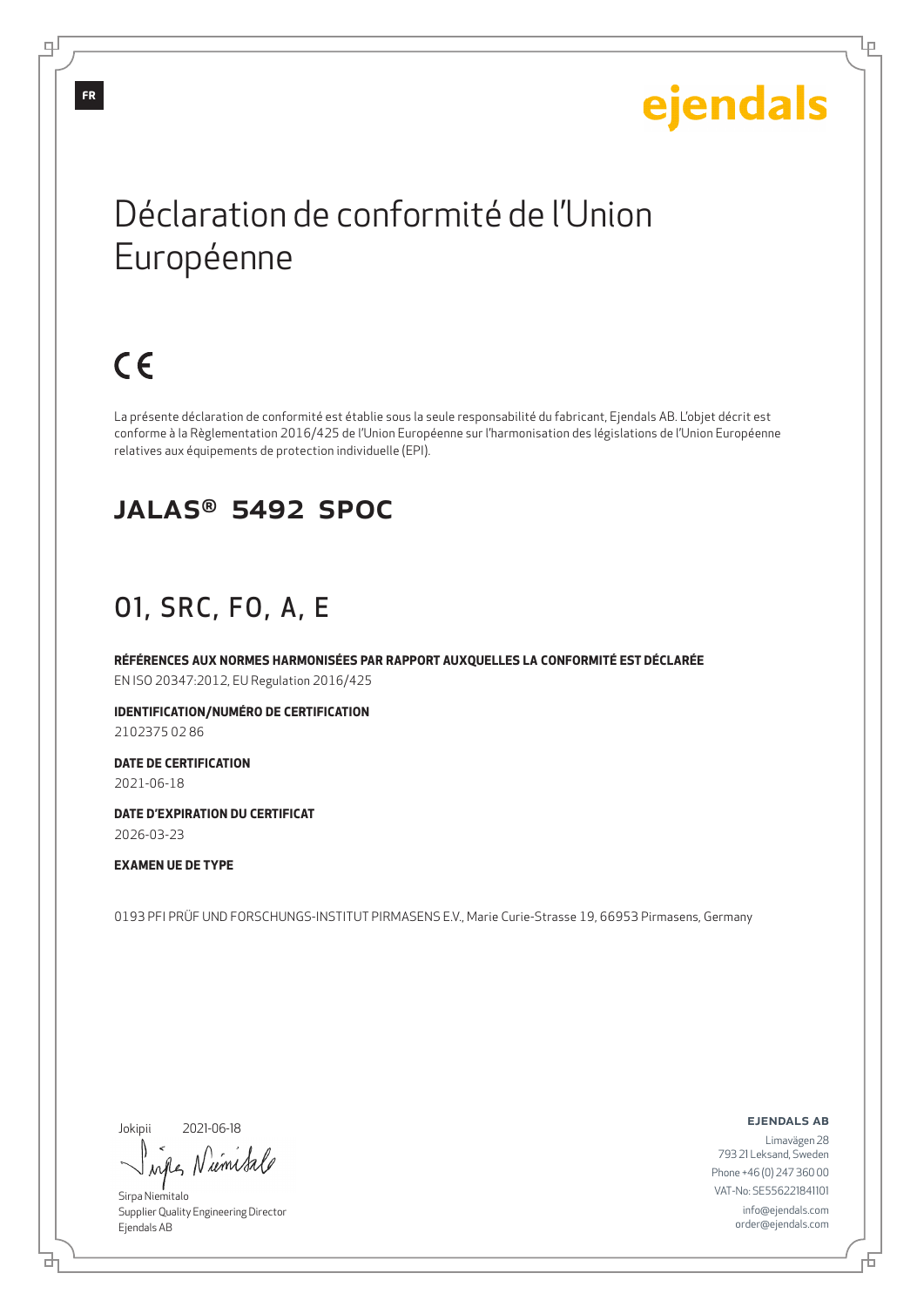Ļμ

## EU-Konformitätserklärung

## $C<sub>6</sub>$

Diese Konformitätserklärung wurde unter der alleinigen Verantwortung des Herstellers Ejendals AB ausgestellt. Das beschriebene Objekt stimmt mit den Harmonisierungsrechtsvorschriften zu persönlicher Schutzausrüstung (PSA) Verordnung EU 2016/425 überein.

#### JALAS® 5492 SPOC

### O1, SRC, FO, A, E

**VERWEIST AUF HARMONISIERTE NORMEN, FÜR DIE KONFORMITÄT ERKLÄRT WIRD** EN ISO 20347:2012, EU Regulation 2016/425

**KENNZEICHNUNG/ZERTIFIZIERUNGSNUMMER**

2102375 02 86

**DATUM DER ZERTIFIZIERUNG** 2021-06-18

**ABLAUFDATUM DES ZERTIFIKATES** 2026-03-23

**EG-BAUMUSTERPRÜFUNG**

0193 PFI PRÜF UND FORSCHUNGS-INSTITUT PIRMASENS E.V., Marie Curie-Strasse 19, 66953 Pirmasens, Germany

Jokipii

브

2021-06-18

wife Numita

Sirpa Niemitalo Supplier Quality Engineering Director Ejendals AB

ejendals ab

Đ

Limavägen 28 793 21 Leksand, Sweden Phone +46 (0) 247 360 00 VAT-No: SE556221841101 info@ejendals.com order@ejendals.com

டி

**DE**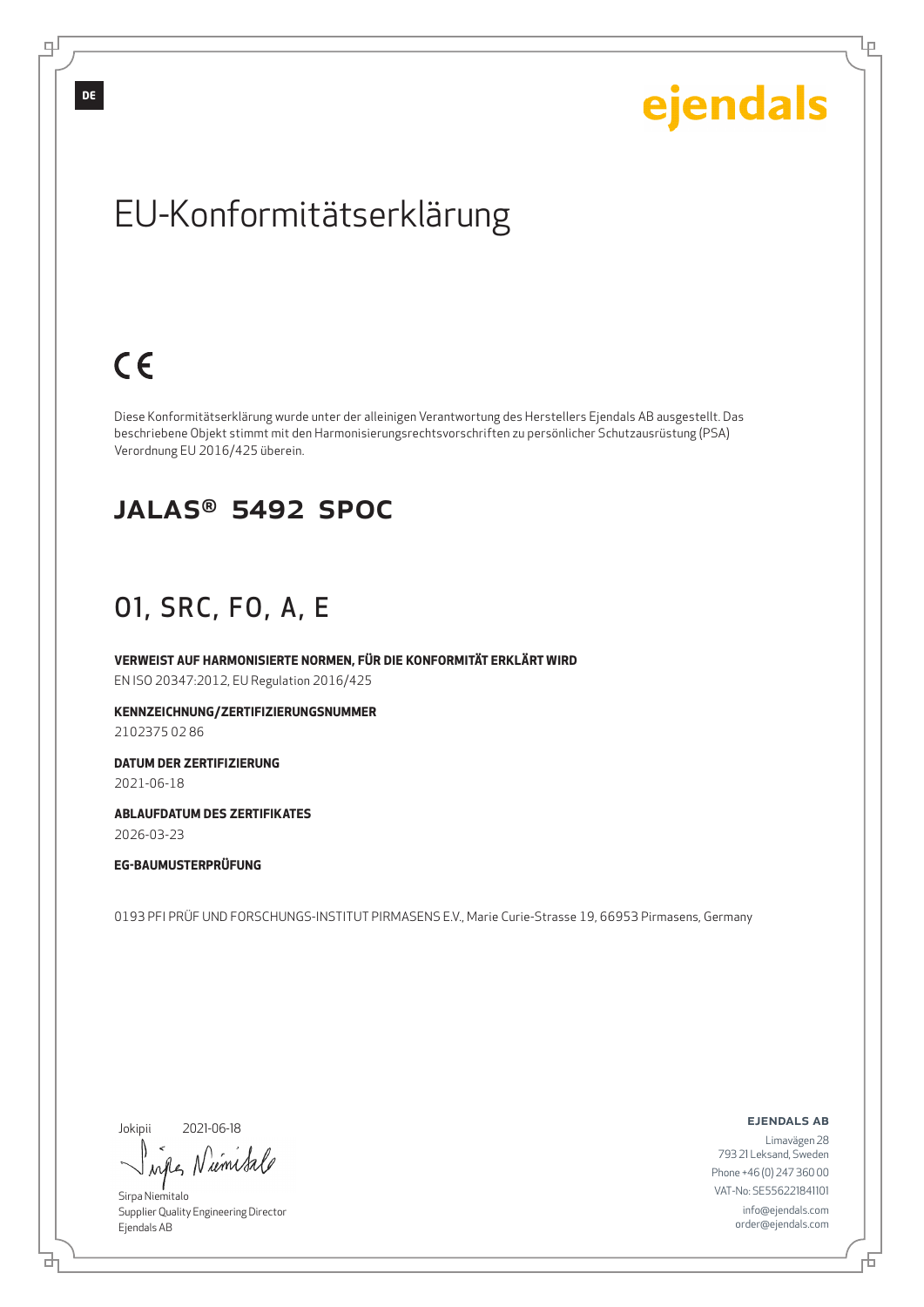ejendals

Ļμ

## EU-samsvarserklæring

## $C<sub>6</sub>$

Denne samsvarserklæringen er gitt ut ene og alene under ansvaret til produsenten Ejendals AB. Objektet som er beskrevet, er i samsvar med EUs harmoniseringsregelverk EU-forskrift for personlig verneutstyr (PVU) EU 2016/425.

#### JALAS® 5492 SPOC

### O1, SRC, FO, A, E

**REFERANSER TIL HARMONISERTE STANDARDER MED ERKLÆRT OVERENSSTEMMELSE** EN ISO 20347:2012, EU Regulation 2016/425

**IDENTIFISERING/SERTIFISERINGSNUMMER**

2102375 02 86

**SERTIFISERINGSDATO** 2021-06-18

**UTLØPSDATO SERTIFISERING**

2026-03-23

**UNDERSØKELSE EU-TYPE**

0193 PFI PRÜF UND FORSCHUNGS-INSTITUT PIRMASENS E.V., Marie Curie-Strasse 19, 66953 Pirmasens, Germany

Jokipii

브

2021-06-18

when Nimital

Sirpa Niemitalo Supplier Quality Engineering Director Ejendals AB

ejendals ab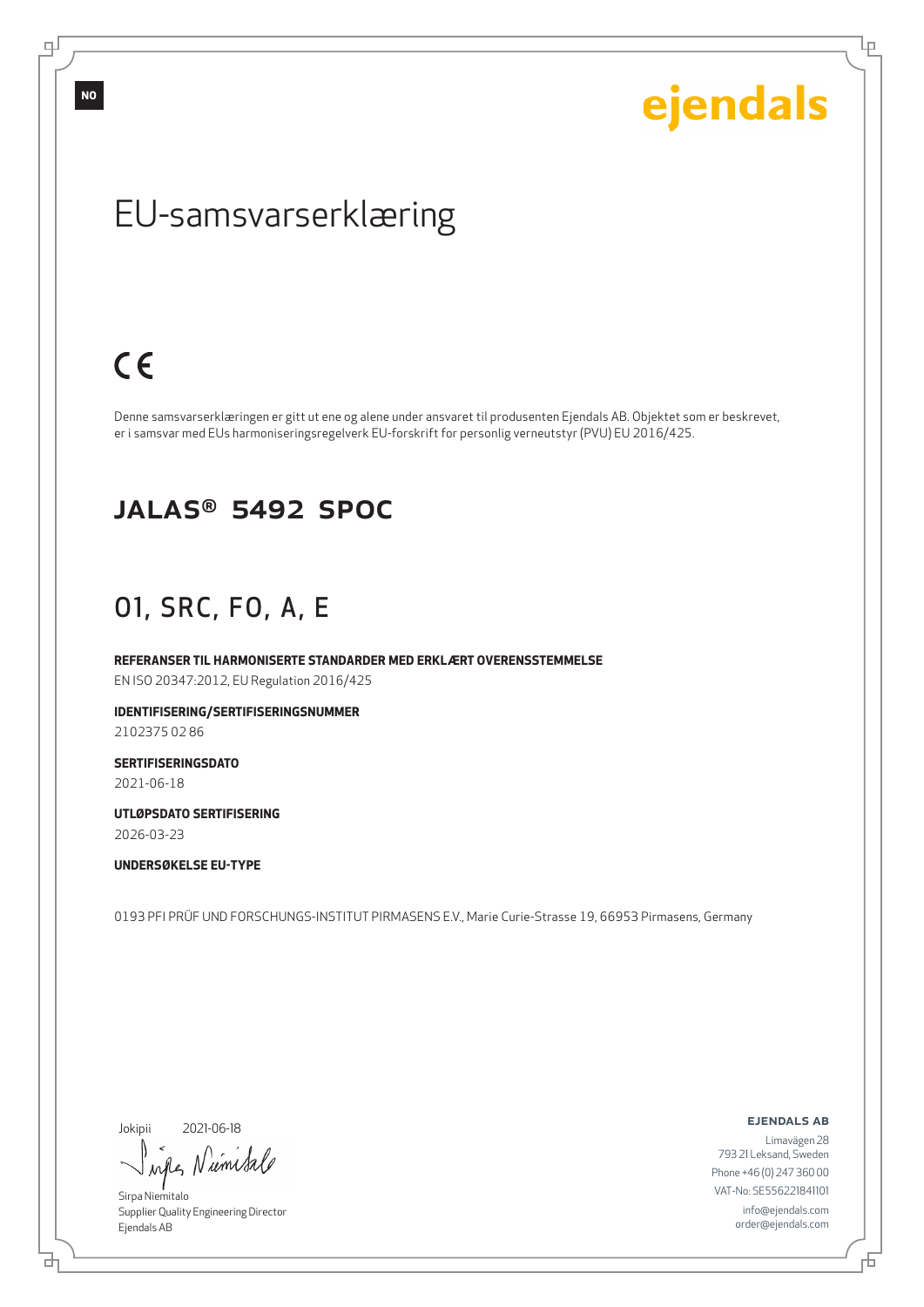Lр

## ЕС Декларация соответствия

## $C \in$

Эта декларация соответствия выпущена под ответственностью производителя Ejendals AB. Объект соответствует законодательным требованиям ЕС, указанным в Регламенте о средствах индивидуальной защиты (СИЗ) 2016/425.

#### JALAS® 5492 SPOC

#### O1, SRC, FO, A, E

**ССЫЛКИ НА ГАРМОНИЗИРОВАННЫЕ СТАНДАРТЫ, СООТВЕТСТВИЕ КОТОРЫМ ЗАЯВЛЕНО** EN ISO 20347:2012, EU Regulation 2016/425

**ИДЕНТИФИКАЦИОННЫЙ НОМЕР / НОМЕР СЕРТИФИКАТА** 2102375 02 86

**ДАТА ВЫДАЧИ СЕРТИФИКАТА 2021-06-18**

**ДАТА ОКОНЧАНИЯ СРОКА ДЕЙСТВИЯ СЕРТИФИКАТА 2026-03-23**

**ТЕСТИРОВАНИЕ ПО СТАНДАРТУ ЕС**

0193 PFI PRÜF UND FORSCHUNGS-INSTITUT PIRMASENS E.V., Marie Curie-Strasse 19, 66953 Pirmasens, Germany

Jokipii

₫

2021-06-18

when Numita

Sirpa Niemitalo Supplier Quality Engineering Director Ejendals AB

ejendals ab

舌

Limavägen 28 793 21 Leksand, Sweden Phone +46 (0) 247 360 00 VAT-No: SE556221841101 info@ejendals.com order@ejendals.com

டி

**RU**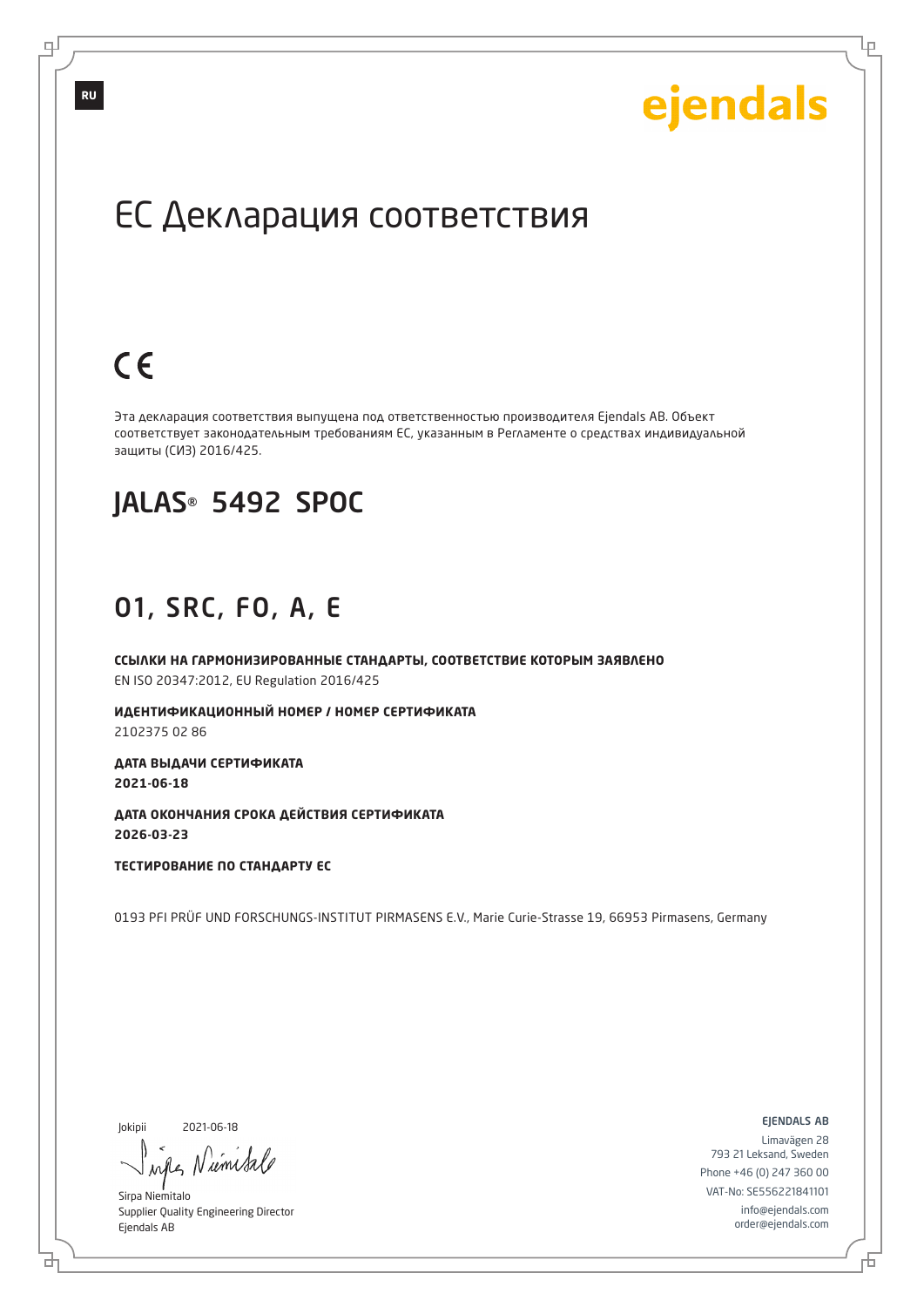Ļμ

## EU-verklaring van conformiteit

## $C \in$

Deze conformiteitsverklaring wordt verstrekt onder volledige verantwoordelijkheid van de fabrikant Ejendals AB. Het beschreven doel is in overeenstemming met de harmonisatiewetgeving van de Unie Persoonlijke beschermingsmiddelen (PBM) Verordening 2016/425.

#### JALAS® 5492 SPOC

### O1, SRC, FO, A, E

**VERWIJZINGEN NAAR GEHARMONISEERDE NORMEN WAAROP DE CONFORMITEITSVERKLARING BETREKKING HEEFT** EN ISO 20347:2012, EU Regulation 2016/425

**IDENTIFICATIE/NUMMER CERTIFICERING**

2102375 02 86

**CERTIFICERINGSDATUM** 2021-06-18

**VERVALDATUM CERTIFICERING** 2026-03-23

#### **EU-TYPEONDERZOEK**

0193 PFI PRÜF UND FORSCHUNGS-INSTITUT PIRMASENS E.V., Marie Curie-Strasse 19, 66953 Pirmasens, Germany

Jokipii

브

2021-06-18

wife Numita

Sirpa Niemitalo Supplier Quality Engineering Director Ejendals AB

ejendals ab

Đ

Limavägen 28 793 21 Leksand, Sweden Phone +46 (0) 247 360 00 VAT-No: SE556221841101 info@ejendals.com order@ejendals.com

டி

**NL**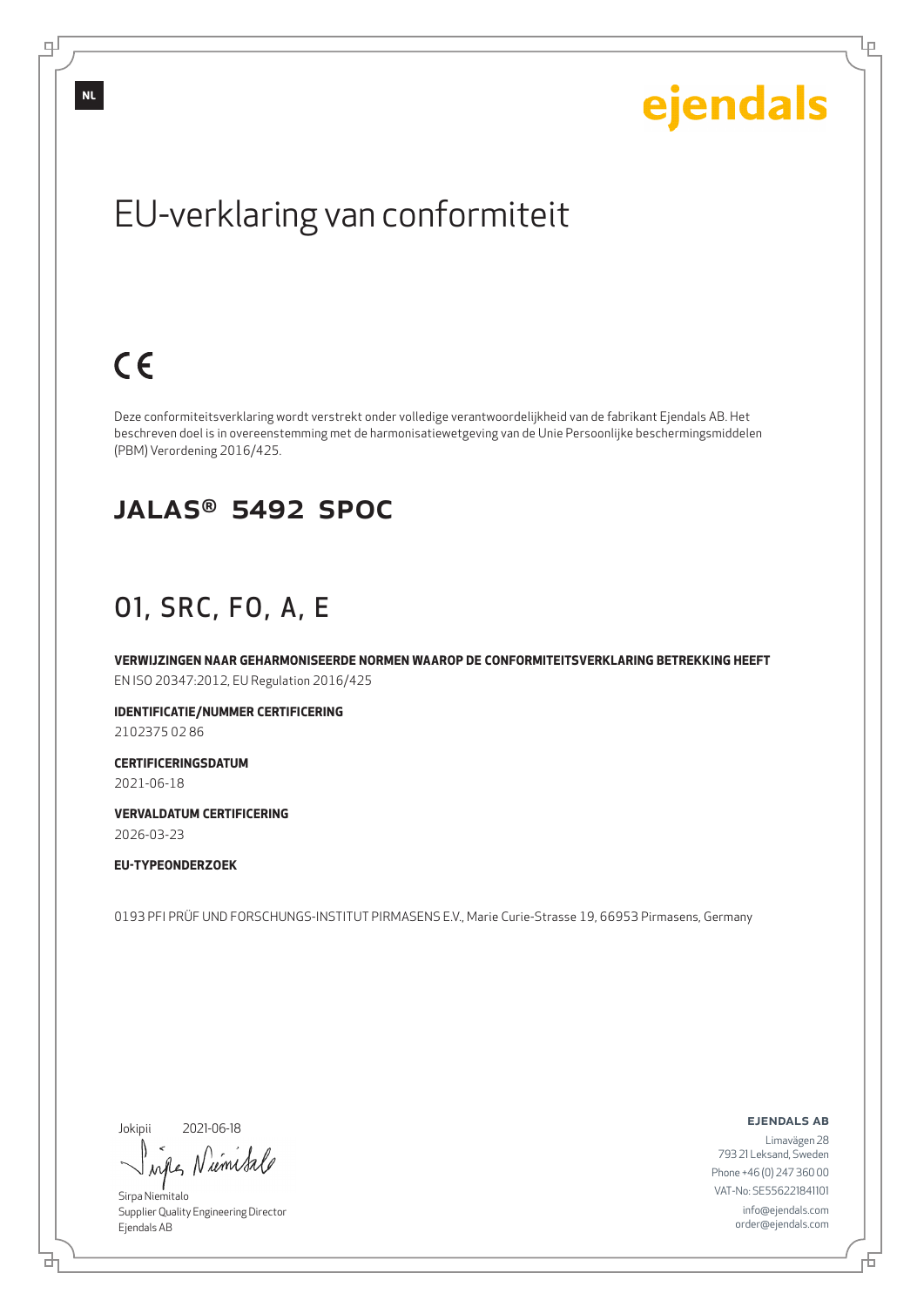Lμ

## Dichiarazione UE di conformità

## $C \in$

La presente dichiarazione di conformità è rilasciata sotto l'esclusiva responsabilità del fabbricante Ejendals AB. L'oggetto descritto è conforme alla normativa di armonizzazione dell'Unione in materia di Dispositivi di Protezione Individuale (DPI) Regolamento UE 2016/425.

#### JALAS® 5492 SPOC

### O1, SRC, FO, A, E

**RIFERIMENTI ALLE NORME ARMONIZZATE ALLE QUALI SI DICHIARA LA CONFORMITÀ** EN ISO 20347:2012, EU Regulation 2016/425

**IDENTIFICAZIONE/NUMERO DI CERTIFICAZIONE** 2102375 02 86

**DATA DI CERTIFICAZIONE**

2021-06-18

**DATA DI SCADENZA DELLA CERTIFICAZIONE** 2026-03-23

**ESAME TIPO UE**

0193 PFI PRÜF UND FORSCHUNGS-INSTITUT PIRMASENS E.V., Marie Curie-Strasse 19, 66953 Pirmasens, Germany

Jokipii

브

2021-06-18

wife Numita

Sirpa Niemitalo Supplier Quality Engineering Director Ejendals AB

ejendals ab

Đ

Limavägen 28 793 21 Leksand, Sweden Phone +46 (0) 247 360 00 VAT-No: SE556221841101 info@ejendals.com order@ejendals.com

டி

**IT**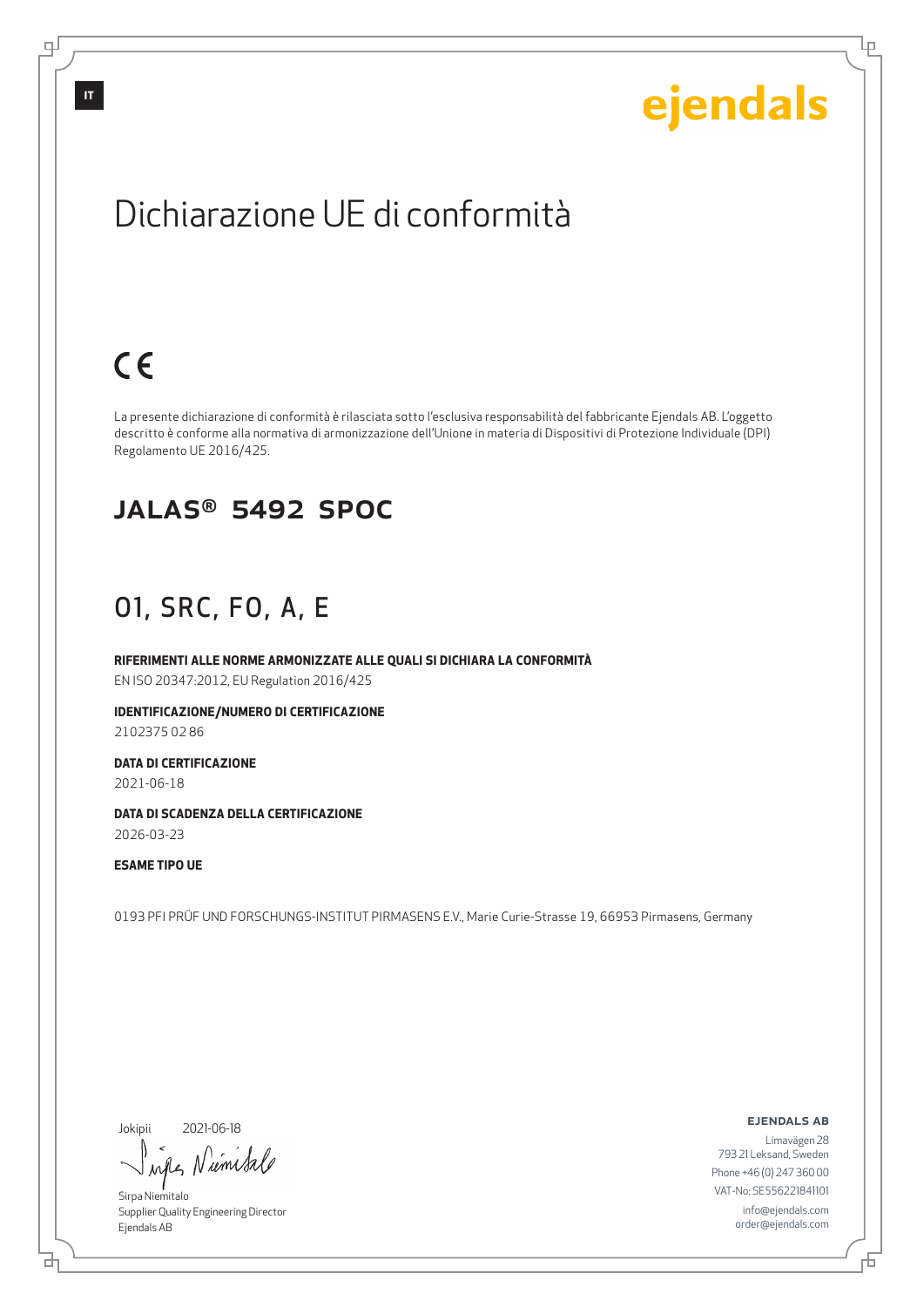Lр

## Deklaracja zgodności UE

## $C \in$

Niniejsza deklaracja zgodności została wydana na wyłączną odpowiedzialność producenta, firmy Ejendals AB. Przedmiot opisany w niniejszej deklaracji jest zgodny z wymaganiami unijnego prawodawstwa harmonizacyjnego, zawartymi w rozporządzeniu EU 2016/425 w sprawie środków ochrony indywidualnej.

#### JALAS® 5492 SPOC

### O1, SRC, FO, A, E

**ODWOŁANIA DO NORM ZHARMONIZOWANYCH, W ODNIESIENIU DO KTÓRYCH DEKLAROWANA JEST ZGODNOŚĆ** EN ISO 20347:2012, EU Regulation 2016/425

**IDENTYFIKACJA/NUMER CERTYFIKATU**

2102375 02 86

**DATA WYSTAWIENIA CERTYFIKATU** 2021-06-18

**DATA WAŻNOŚCI CERTYFIKATU** 2026-03-23

**BADANIE TYPU UE**

0193 PFI PRÜF UND FORSCHUNGS-INSTITUT PIRMASENS E.V., Marie Curie-Strasse 19, 66953 Pirmasens, Germany

Jokipii

브

2021-06-18

wife Niemitale

Sirpa Niemitalo Supplier Quality Engineering Director Ejendals AB

ejendals ab

Limavägen 28 793 21 Leksand, Sweden Phone +46 (0) 247 360 00 VAT-No: SE556221841101 info@ejendals.com order@ejendals.com

டி

Đ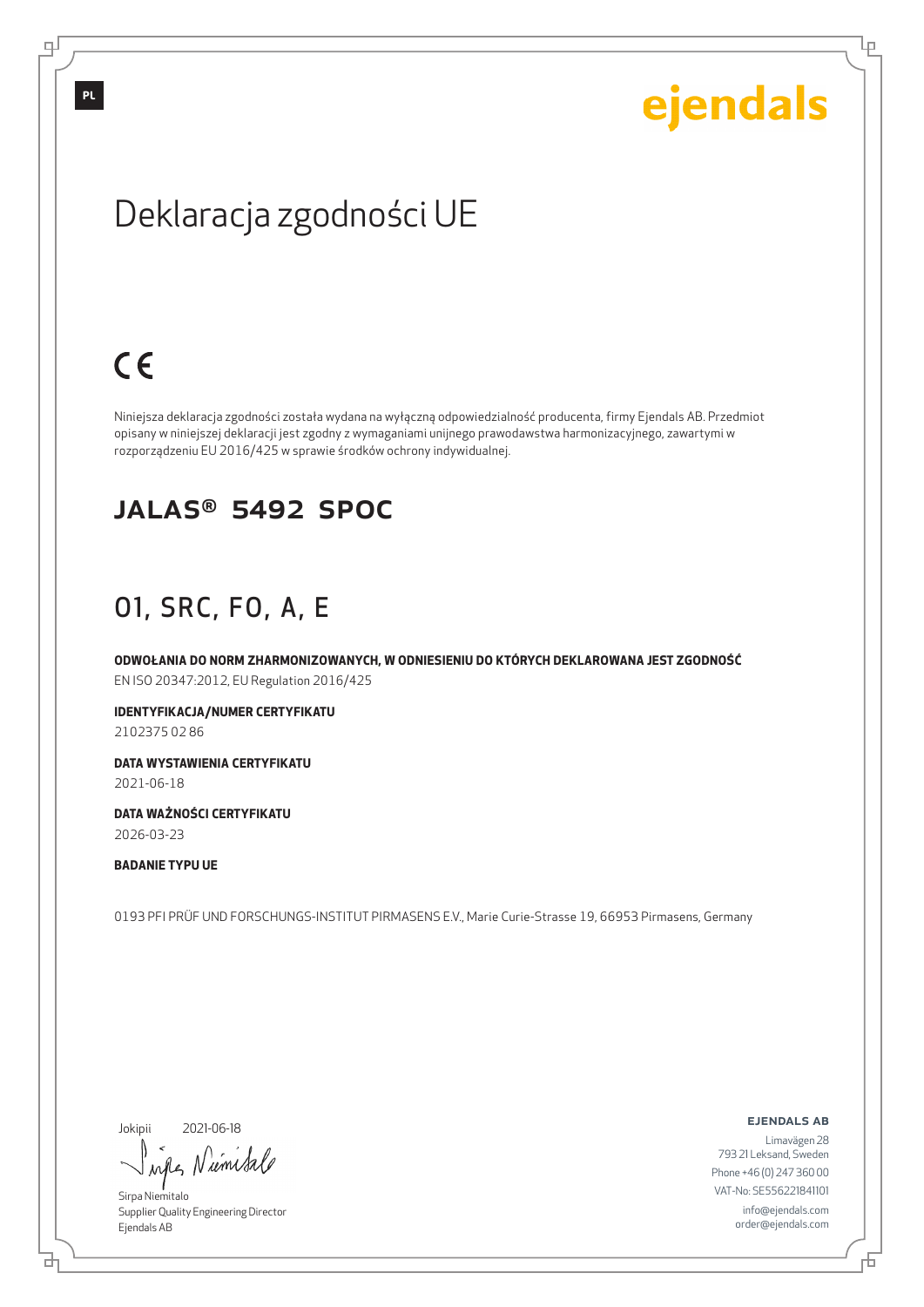Ļμ

## Declaración UE de conformidad

## $C \in$

Esta declaración de conformidad se publica bajo la responsabilidad exclusiva del fabricante Ejendals AB. El objeto descrito está en conformidad con la legislación de armonización europea sobre equipos de protección personal (PPE) Reglamento UE 2016/425.

#### JALAS® 5492 SPOC

### O1, SRC, FO, A, E

**REFERENCIAS A LAS NORMAS ARMONIZADAS A LAS CUALES SE DECLARA LA CONFORMIDAD** EN ISO 20347:2012, EU Regulation 2016/425

**IDENTIFICACIÓN/NÚMERO DE CERTIFICACIÓN** 2102375 02 86

**FECHA DE CERTIFICACIÓN** 2021-06-18

**FECHA DE CADUCIDAD DE LA CERTIFICACIÓN** 2026-03-23

**ANÁLISIS DE TIPO UE**

0193 PFI PRÜF UND FORSCHUNGS-INSTITUT PIRMASENS E.V., Marie Curie-Strasse 19, 66953 Pirmasens, Germany

Jokipii

브

2021-06-18

wife Numita

Sirpa Niemitalo Supplier Quality Engineering Director Ejendals AB

ejendals ab

Đ

Limavägen 28 793 21 Leksand, Sweden Phone +46 (0) 247 360 00 VAT-No: SE556221841101 info@ejendals.com order@ejendals.com

டி

**ES**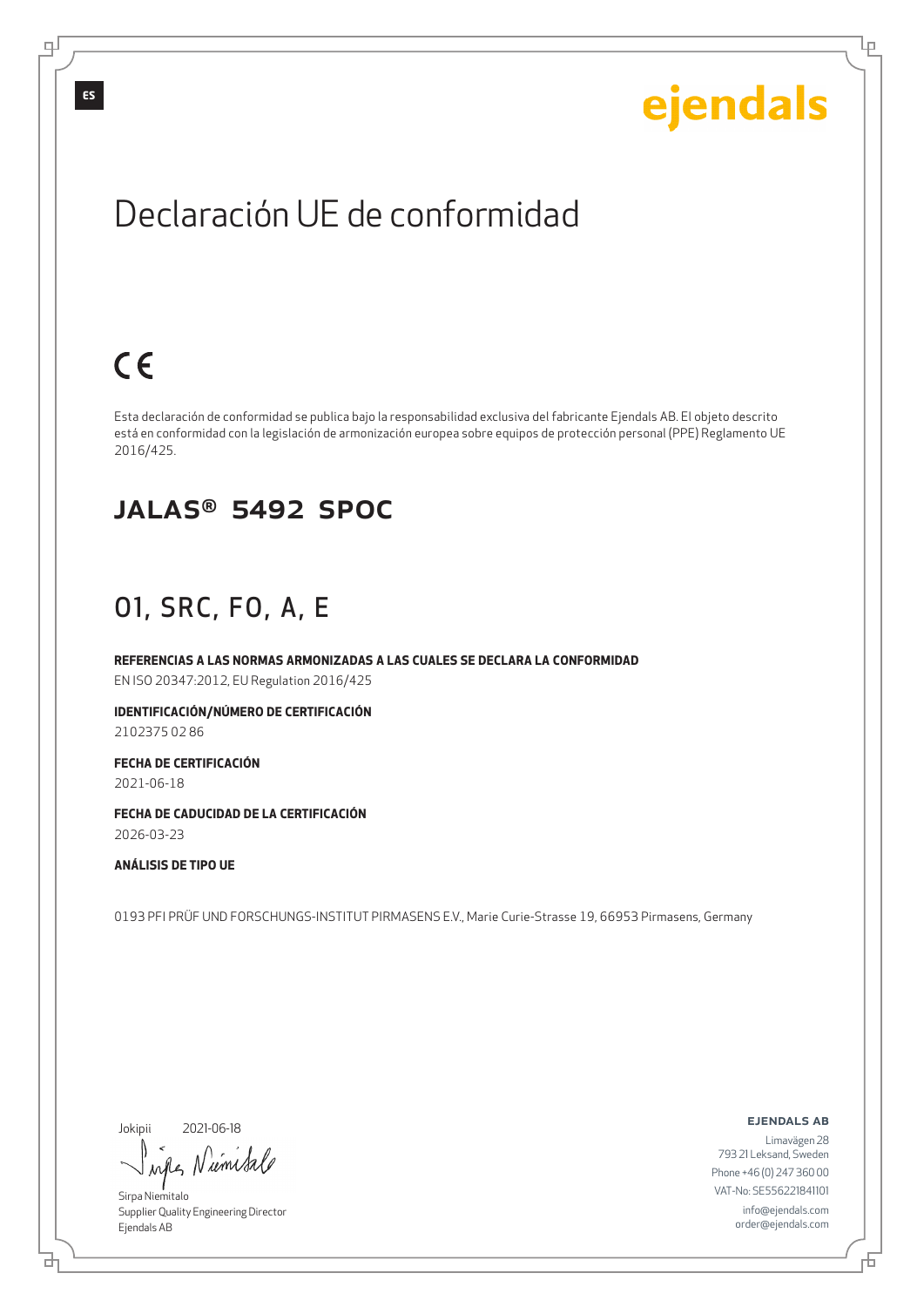# ejendals

Ļμ

## Prohlášení EU o shodě výrobku

## $C<sub>6</sub>$

Toto prohlášení o shodě se vydává na výhradní odpovědnost výrobce, kterým je Ejendals AB. Popsaný předmět je ve shodě s harmonizačními právními předpisy Unie: nařízením EU 2016/425 o osobních ochranných prostředcích (OOP).

#### JALAS® 5492 SPOC

### O1, SRC, FO, A, E

**ODKAZY NA HARMONIZOVANÉ NORMY, NA JEJICHŽ ZÁKLADĚ SE SHODA PROHLAŠUJE** EN ISO 20347:2012, EU Regulation 2016/425

**OZNAČENÍ/ČÍSLO CERTIFIKACE**

2102375 02 86

**DATUM CERTIFIKACE** 2021-06-18

**DATUM KONCE PLATNOSTI CERTIFIKACE** 2026-03-23

#### **TYPOVÁ ZKOUŠKA EU**

0193 PFI PRÜF UND FORSCHUNGS-INSTITUT PIRMASENS E.V., Marie Curie-Strasse 19, 66953 Pirmasens, Germany

Jokipii

브

2021-06-18

wifes Niemisa

Sirpa Niemitalo Supplier Quality Engineering Director Ejendals AB

ejendals ab

Limavägen 28 793 21 Leksand, Sweden Phone +46 (0) 247 360 00 VAT-No: SE556221841101 info@ejendals.com order@ejendals.com

Đ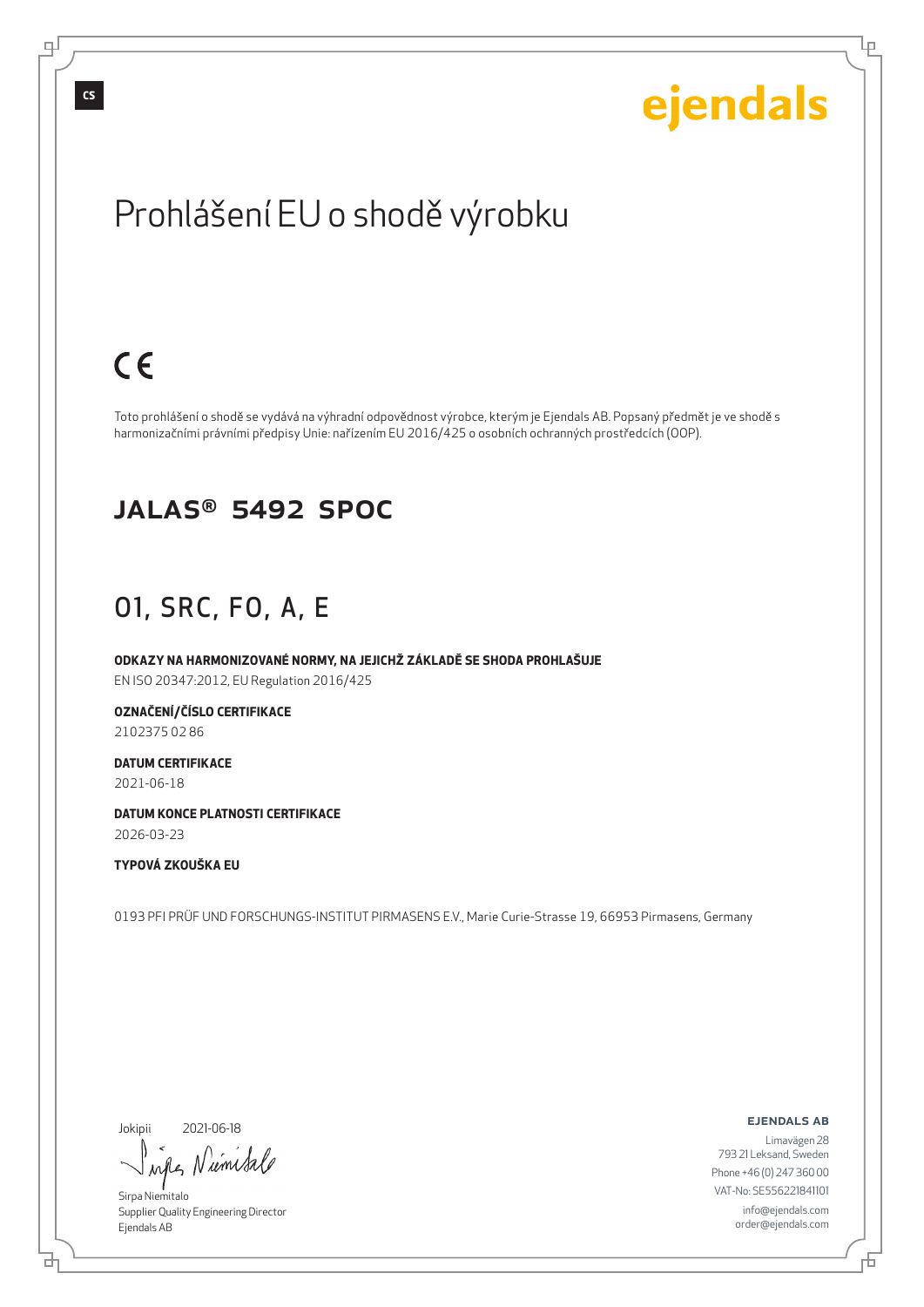Ļμ

## EU-megfelelőségi nyilatkozat

## $C<sub>6</sub>$

Ezt a megfelelőségi nyilatkozatot a gyártó, az Ejendals AB kizárólagos felelősségvállalása mellett bocsátják ki. A leírt tárgy megfelel az egyéni védőeszközökre vonatkozó tagállami jogszabályok harmonizásáról szóló (EU) 2016/425-ös rendelet rendelkezéseinek.

#### JALAS® 5492 SPOC

### O1, SRC, FO, A, E

**HIVATKOZVA A HARMONIZÁLT SZABVÁNYOKRA, AMELYEKRE A MEGFELELŐSÉGI NYILATKOZAT VONATKOZIK** EN ISO 20347:2012, EU Regulation 2016/425

**TANÚSÍTÁS AZONOSÍTÓ-/SORSZÁMA** 2102375 02 86

**TANÚSÍTÁS DÁTUMA** 2021-06-18

**TANÚSÍTÁS LEJÁRATA** 2026-03-23

**EU-TÍPUSÚ VIZSGÁLAT**

0193 PFI PRÜF UND FORSCHUNGS-INSTITUT PIRMASENS E.V., Marie Curie-Strasse 19, 66953 Pirmasens, Germany

Jokipii

브

2021-06-18

wife Numital

Sirpa Niemitalo Supplier Quality Engineering Director Ejendals AB

ejendals ab

Б

Limavägen 28 793 21 Leksand, Sweden Phone +46 (0) 247 360 00 VAT-No: SE556221841101 info@ejendals.com order@ejendals.com

டி

**HU**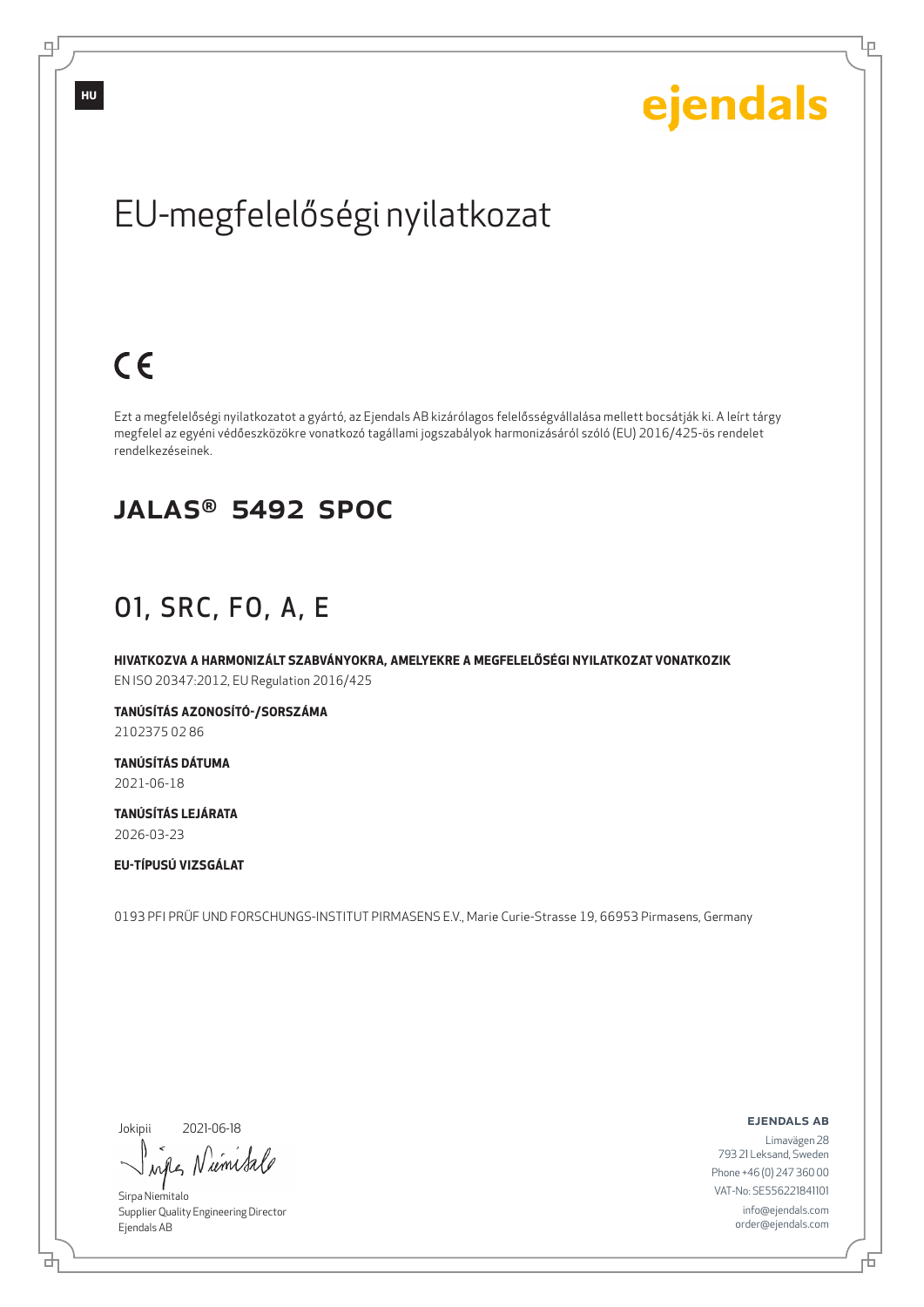**ET**

# ejendals

Ļμ

## EL vastavusdeklaratsiooni kohta

## $C \in$

See vastavusdeklaratsioon on välja antud tootja Ejendals AB ainuvastutusel. Kirjeldatud toode vastab liidu ühtlustamisõigusaktide isikukaitsevahendite (PPE) määrusele EU 2016/425.

#### JALAS® 5492 SPOC

### O1, SRC, FO, A, E

**VIITED ÜHTLUSTATUD STANDARDITELE, MILLE SUHTES KOHALDATAKSE VASTAVUSDEKLARATSIOONI** EN ISO 20347:2012, EU Regulation 2016/425

**SERTIFIKAADI ID/NUMBER** 2102375 02 86

**SERTIFITSEERIMISKUUPÄEV** 2021-06-18

**SERTIFIKAADI AEGUMISKUUPÄEV** 2026-03-23

**ELI TÜÜBIHINDAMINE**

0193 PFI PRÜF UND FORSCHUNGS-INSTITUT PIRMASENS E.V., Marie Curie-Strasse 19, 66953 Pirmasens, Germany

Jokipii

브

2021-06-18

wife, Niemital

Sirpa Niemitalo Supplier Quality Engineering Director Ejendals AB

ejendals ab

Đ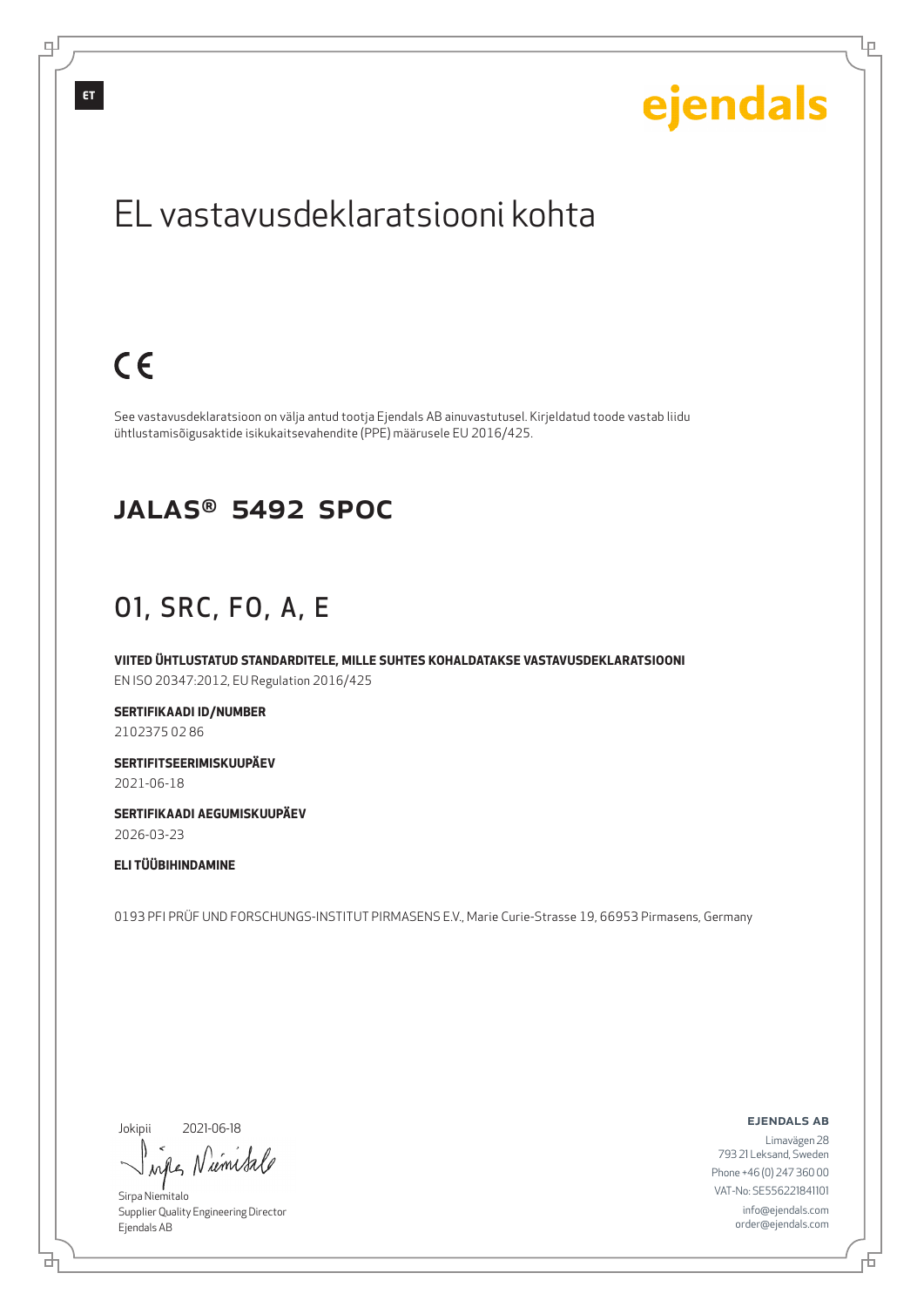Lр

## Declaração UE de conformidade

## $C \in$

Esta declaração de conformidade é emitida sob a exclusiva responsabilidade do fabricante, a Ejendals AB. O objeto descrito encontra-se em conformidade com a legislação de harmonização da União, o Regulamento da UE 2016/425 relativo a Equipamento de Proteção Individual (EPI).

#### JALAS® 5492 SPOC

### O1, SRC, FO, A, E

**REFERÊNCIAS A NORMAS HARMONIZADAS COM AS QUAIS SE DECLARA CONFORMIDADE** EN ISO 20347:2012, EU Regulation 2016/425

**IDENTIFICAÇÃO/NÚMERO DA CERTIFICAÇÃO**

2102375 02 86

**DATA DA CERTIFICAÇÃO** 2021-06-18

**DATA DE EXPIRAÇÃO DA CERTIFICAÇÃO** 2026-03-23

**EXAME UE DE TIPO**

0193 PFI PRÜF UND FORSCHUNGS-INSTITUT PIRMASENS E.V., Marie Curie-Strasse 19, 66953 Pirmasens, Germany

Jokipii

브

2021-06-18

wife Niemisa

Sirpa Niemitalo Supplier Quality Engineering Director Ejendals AB

ejendals ab

Б

Limavägen 28 793 21 Leksand, Sweden Phone +46 (0) 247 360 00 VAT-No: SE556221841101 info@ejendals.com order@ejendals.com

டி

**PT**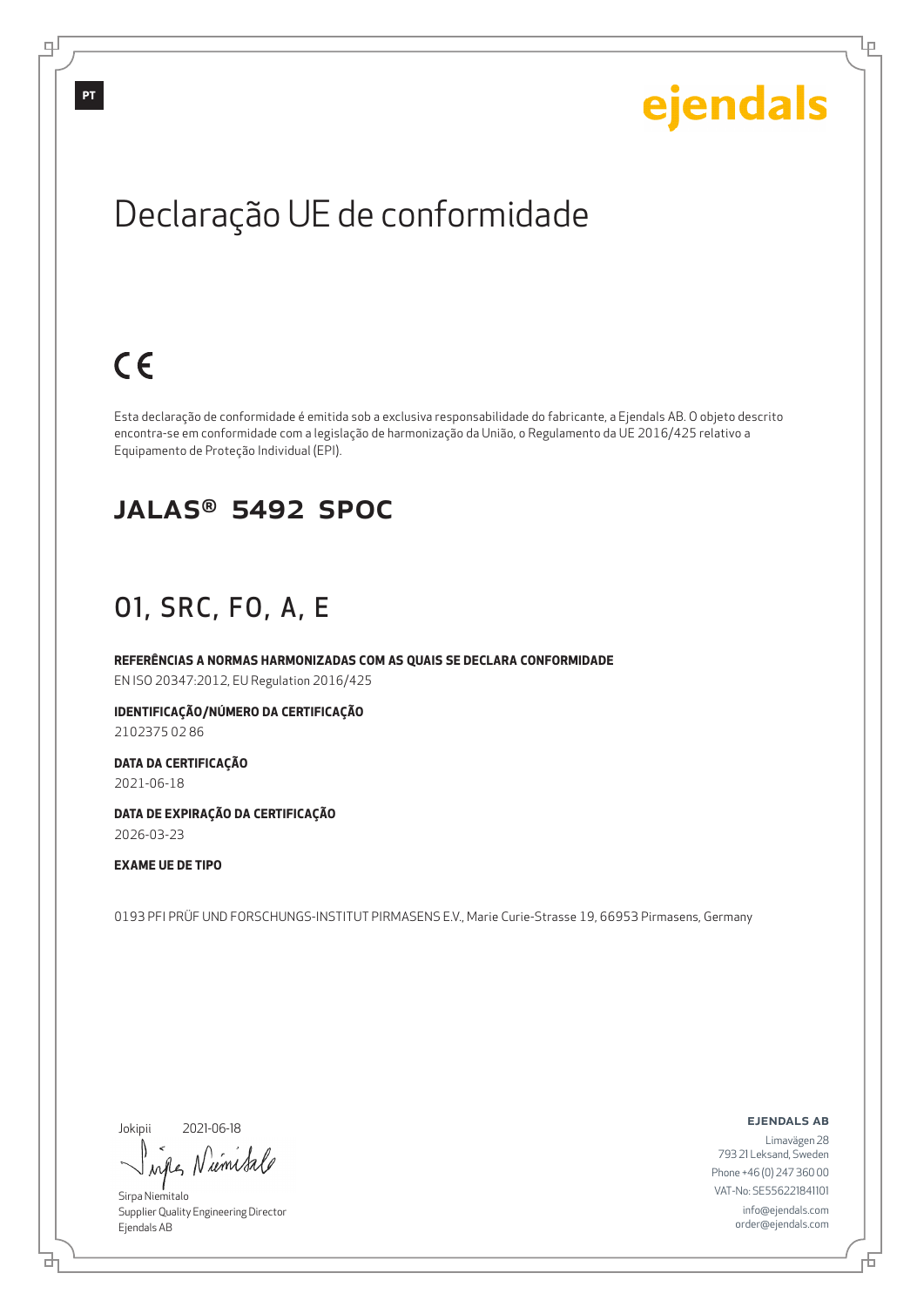Lр

## Declaraţie UE privind conformitatea

## $C<sub>6</sub>$

Această declaraţie de conformitate este emisă în condiţiile responsabilităţii exclusive a producătorului Ejendals AB. Obiectul descris este în conformitate cu Regulamentul PPE UE 2016/425, referitor la echipamentele de protecţie personală (Personal Protective Equipment – PPE), din cadrul legislaţiei de armonizare a Uniunii.

#### JALAS® 5492 SPOC

### O1, SRC, FO, A, E

**TRIMITERI LA STANDARDELE ARMONIZATE CU CARE ESTE DECLARATĂ CONFORMITATEA** EN ISO 20347:2012, EU Regulation 2016/425

**IDENTIFICARE/NUMĂR DE CERTIFICARE**

2102375 02 86

**DATA CERTIFICĂRII** 2021-06-18

**DATA DE EXPIRARE A CERTIFICĂRII** 2026-03-23

#### **EXAMINARE TIP UE**

0193 PFI PRÜF UND FORSCHUNGS-INSTITUT PIRMASENS E.V., Marie Curie-Strasse 19, 66953 Pirmasens, Germany

Jokipii

₫

2021-06-18

wife Numita

Sirpa Niemitalo Supplier Quality Engineering Director Ejendals AB

ejendals ab

Limavägen 28 793 21 Leksand, Sweden Phone +46 (0) 247 360 00 VAT-No: SE556221841101 info@ejendals.com order@ejendals.com

டி

**RO**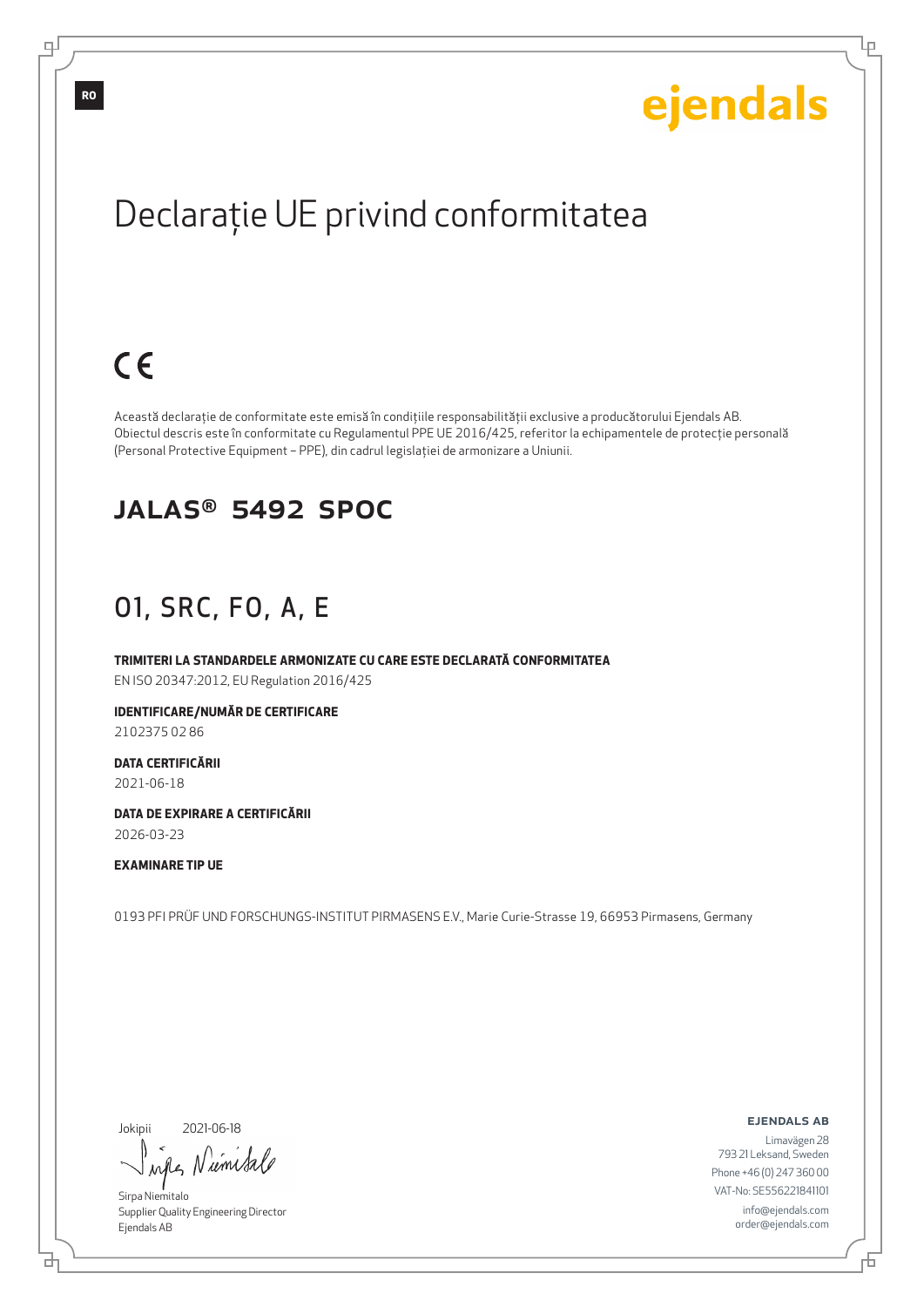Ļμ

## AB Uygunluk beyanı

## $C<sub>6</sub>$

Bu uygunluk beyanı, üretici Ejendals AB'nin yegane sorumluluğu altında yayımlanır. Açıklanan ürün, Birlik uyum yasası Kişisel Koruyucu Donanım (KKD) Direktifi EU 2016/425 sayılı AB Yönetmeliği ile uyumludur.

#### JALAS® 5492 SPOC

### O1, SRC, FO, A, E

**UYGUNLUĞUN BEYAN EDILDIĞI UYUMLU STANDARTLAR IÇIN REFERANSLAR** EN ISO 20347:2012, EU Regulation 2016/425

**KIMLIK/SERTIFIKA NUMARASI**

2102375 02 86

**SERTIFIKA TARIHI** 2021-06-18

**SERTIFIKA BITIŞ TARIHI** 2026-03-23

**AB TIP INCELEMESI**

0193 PFI PRÜF UND FORSCHUNGS-INSTITUT PIRMASENS E.V., Marie Curie-Strasse 19, 66953 Pirmasens, Germany

Jokipii

브

2021-06-18

rifles Niemisale

Sirpa Niemitalo Supplier Quality Engineering Director Ejendals AB

ejendals ab

Limavägen 28 793 21 Leksand, Sweden Phone +46 (0) 247 360 00 VAT-No: SE556221841101 info@ejendals.com order@ejendals.com

டி

**TR**

舌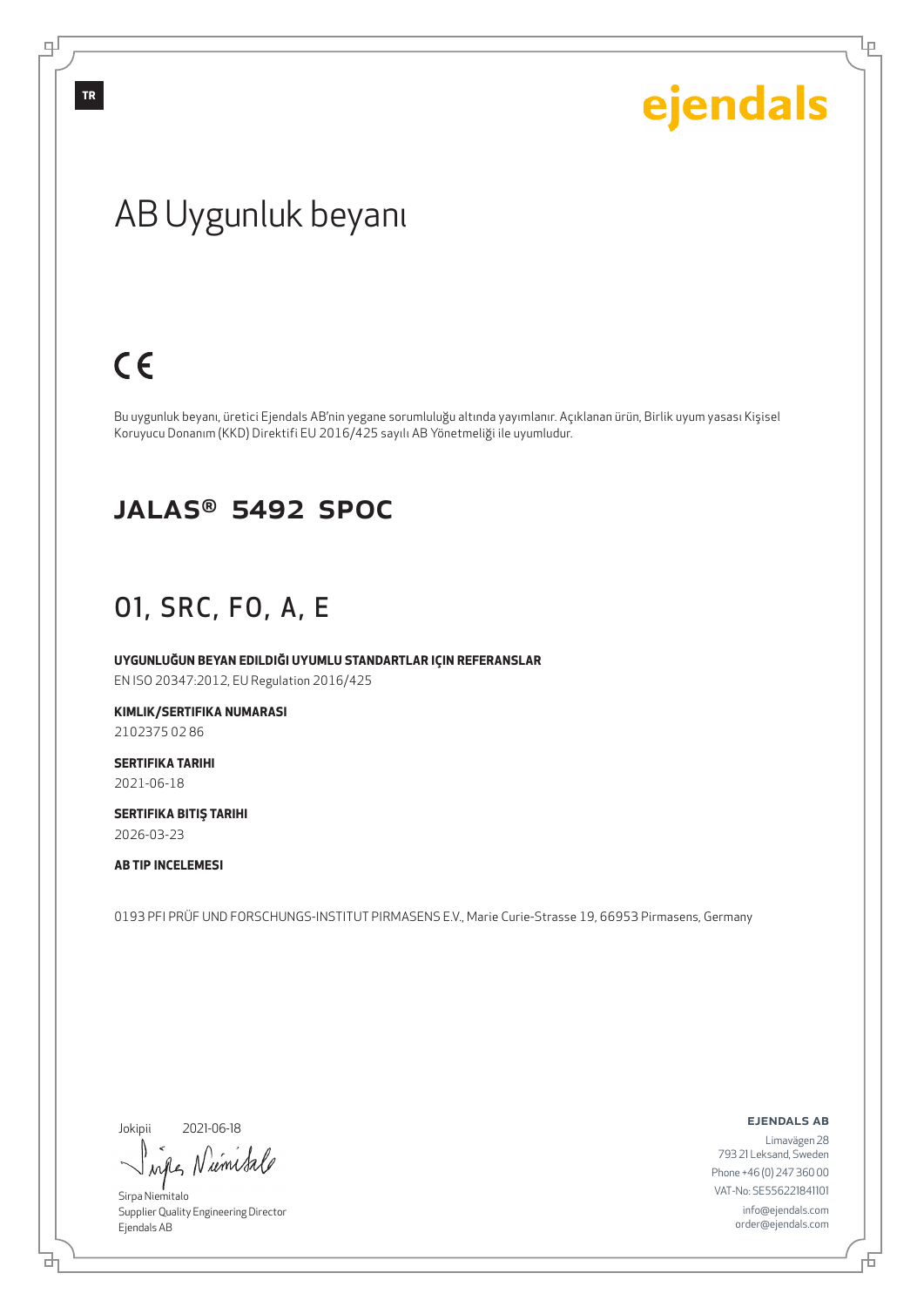Ļμ

## Vyhlásenie o zhode EÚ

## $C \in$

Toto vyhlásenie o zhode sa vydáva výlučne na zodpovednosť výrobcu Ejendals AB. Uvedený predmet vyhlásenia je v zhode s príslušnými harmonizačnými právnymi predpismi Únie Nariadenie EÚ 2016/425 o ochrane osobných ochranných prostriedkov (OOP).

#### JALAS® 5492 SPOC

### O1, SRC, FO, A, E

**ODKAZY NA HARMONIZOVANÉ NORMY, NA ZÁKLADE KTORÝCH BOLA VYHLÁSENÁ ZHODA** EN ISO 20347:2012, EU Regulation 2016/425

**IDENTIFIKÁCIA/ČÍSLO CERTIFIKÁCIE**

2102375 02 86

**DÁTUM CERTIFIKÁCIE** 2021-06-18

**DÁTUM UPLYNUTIA PLATNOSTI CERTIFIKÁTU** 2026-03-23

#### **SKÚŠKA TYPU EÚ**

0193 PFI PRÜF UND FORSCHUNGS-INSTITUT PIRMASENS E.V., Marie Curie-Strasse 19, 66953 Pirmasens, Germany

Jokipii

브

2021-06-18

wife, Niemital

Sirpa Niemitalo Supplier Quality Engineering Director Ejendals AB

ejendals ab

Đ

Limavägen 28 793 21 Leksand, Sweden Phone +46 (0) 247 360 00 VAT-No: SE556221841101 info@ejendals.com order@ejendals.com

டி

**SK**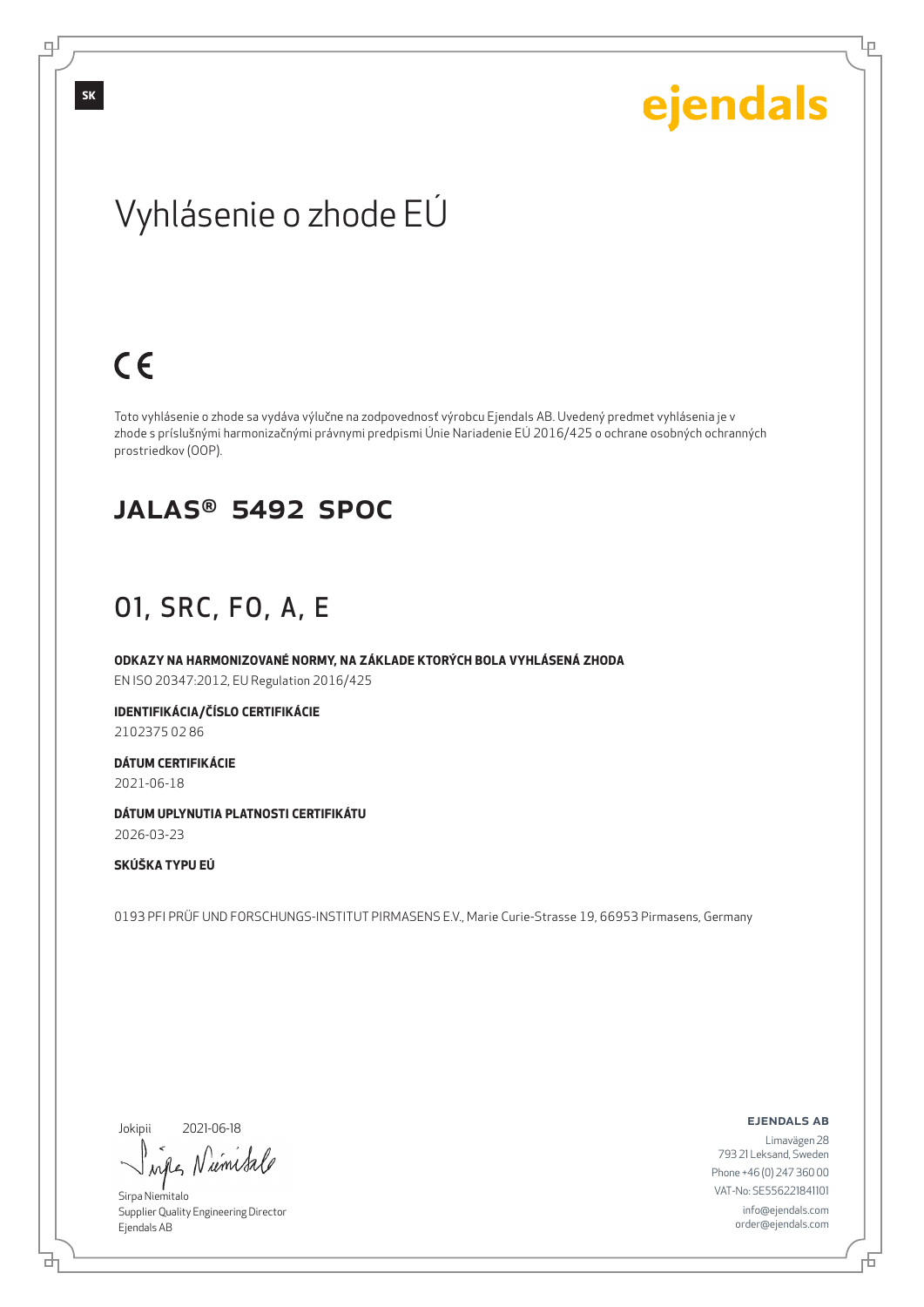Ļμ

## Izjava ES o skladnosti izdelka

## $C<sub>6</sub>$

Ta izjava o skladnosti je izdana z izključno odgovornostjo proizvajalca Ejendals AB. Opisani izdelek je skladen z usklajeno zakonodajo Unije na podlagi Uredbe o osebni varovalni opremi (OVO) EU 2016/425.

#### JALAS® 5492 SPOC

### O1, SRC, FO, A, E

**NAVEDBA USKLAJENEGA STANDARDA, NA KATEREGA SE NANAŠA IZJAVA O SKLADNOSTI** EN ISO 20347:2012, EU Regulation 2016/425

**IDENTIFIKACIJA/ŠTEVILKA POTRDILA** 2102375 02 86

**DATUM IZDAJE POTRDILA** 2021-06-18

**ROK VELJAVNOSTI POTRDILA** 2026-03-23

**PRESKUS TIPA EU**

0193 PFI PRÜF UND FORSCHUNGS-INSTITUT PIRMASENS E.V., Marie Curie-Strasse 19, 66953 Pirmasens, Germany

Jokipii

브

2021-06-18

wife Numital

Sirpa Niemitalo Supplier Quality Engineering Director Ejendals AB

ejendals ab

Limavägen 28 793 21 Leksand, Sweden Phone +46 (0) 247 360 00 VAT-No: SE556221841101 info@ejendals.com order@ejendals.com

டி

**SL**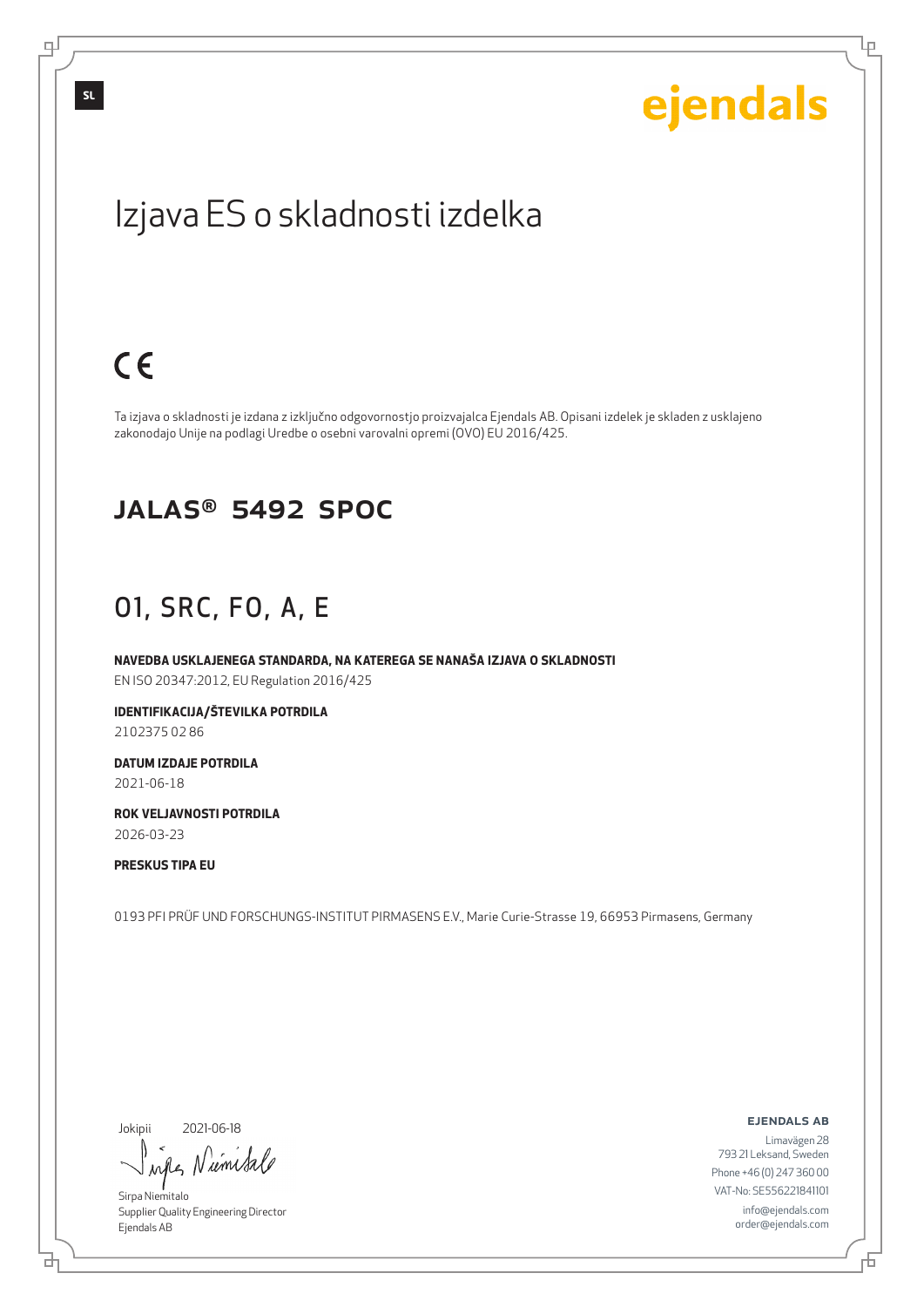# ejendals

Ļμ

## ES atitikties deklaracija

## $C<sub>6</sub>$

Ši atitikties deklaracija pateikiama tik gamintojo "Ejendals AB" atsakomybe. Nurodytas objektas atitinka Sąjungos derinamųjų teisės aktų asmeninių apsaugos priemonių reglamentą ES 2016/425.

#### JALAS® 5492 SPOC

### O1, SRC, FO, A, E

**NUORODOS Į SUDERINTUS STANDARTUS, KURIAIS REMIANTIS DEKLARUOJAMA ATITIKTIS** EN ISO 20347:2012, EU Regulation 2016/425

**IDENTIFIKAVIMAS / SERTIFIKAVIMO NUMERIS**

2102375 02 86

**SERTIFIKAVIMO DATA**

2021-06-18

**SERTIFIKATO GALIOJIMO PABAIGOS DATA** 2026-03-23

#### **ES TIPO PATIKRINIMAS**

0193 PFI PRÜF UND FORSCHUNGS-INSTITUT PIRMASENS E.V., Marie Curie-Strasse 19, 66953 Pirmasens, Germany

#### Jokipii

브

2021-06-18

wife Nimital

Sirpa Niemitalo Supplier Quality Engineering Director Ejendals AB

#### ejendals ab

Đ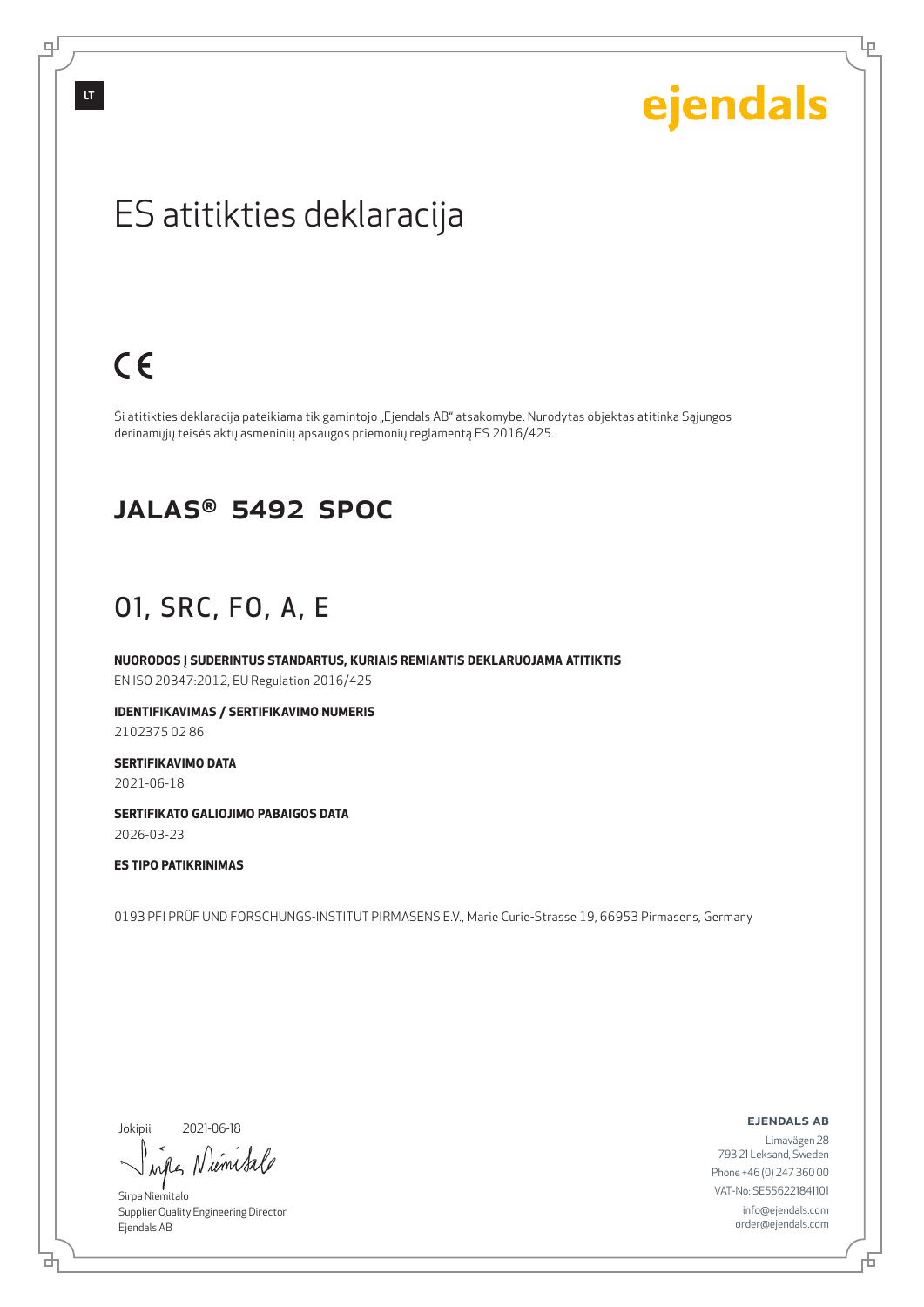# ejendals

Lρ

## ES deklarācija par atbilstību

## $C<sub>6</sub>$

Par šīs atbilstības deklarācijas izsniegšanu pilnībā ir atbildīgs ražotājs Ejendals AB. Aprakstītais objekts atbilst vienotās likumu saskaņošanas regulai ES 2016/425 par individuālajiem aizsardzības līdzekļiem (IAL).

#### JALAS® 5492 SPOC

### O1, SRC, FO, A, E

**ATSAUCES UZ HARMONIZĒTAJIEM STANDARTIEM, ATBILSTĪBA KURIEM TIEK APLIECINĀTA** EN ISO 20347:2012, EU Regulation 2016/425

**SERTIFIKĀTA IDENTIFIKATORS/NUMURS**

2102375 02 86

**SERTIFIKĀTA DATUMS** 2021-06-18

**SERTIFIKĀTA DERĪGUMA TERMIŅŠ** 2026-03-23

#### **ES TIPA PĀRBAUDE**

0193 PFI PRÜF UND FORSCHUNGS-INSTITUT PIRMASENS E.V., Marie Curie-Strasse 19, 66953 Pirmasens, Germany

Jokipii

브

2021-06-18

wife Nimital

Sirpa Niemitalo Supplier Quality Engineering Director Ejendals AB

ejendals ab

Б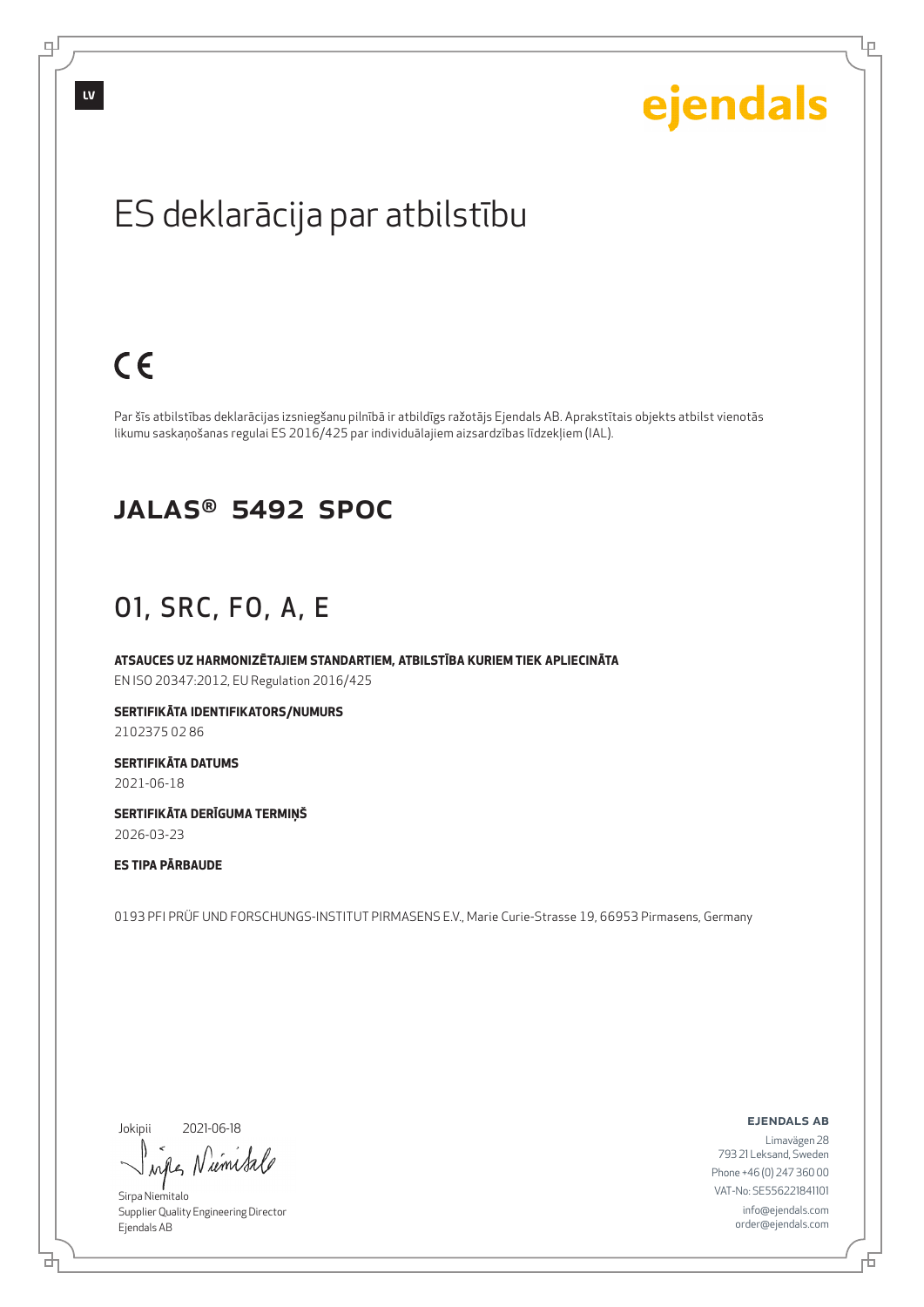Lр

## ЕС декларация за съответствие

## $C \in$

Настоящата декларация за съответствие е издадена на отговорността на производителя Ejendals AB. Предметът на декларацията е в съответствие със законодателството на Съюза за хармонизация относно личните предпазни средства (ЛПС), Регламент (ЕС) 2016/425.

### JALAS® 5492 SPOC

#### O1, SRC, FO, A, E

**ПОЗОВАВАНИЯ СЕ ХАРМОНИЗИРАНИ СТАНДАРТИ, ЗА КОИТО СЕ ДЕКЛАРИРА СЪОТВЕТСТВИЕ** EN ISO 20347:2012, EU Regulation 2016/425

**ИДЕНТИФИКАЦИЯ/НОМЕР НА СЕРТИФИКАТА** 2102375 02 86

**ДАТА НА ИЗДАВАНЕ НА СЕРТИФИКАТА 2021-06-18**

**ДАТА НА ВАЛИДНОСТ НА СЕРТИФИКАТА 2026-03-23**

**ЕС-ТИП ИЗСЛЕДВАНЕ**

0193 PFI PRÜF UND FORSCHUNGS-INSTITUT PIRMASENS E.V., Marie Curie-Strasse 19, 66953 Pirmasens, Germany

Jokipii

б

2021-06-18

when Numita

Sirpa Niemitalo Supplier Quality Engineering Director Ejendals AB

ejendals ab

Đ

Limavägen 28 793 21 Leksand, Sweden Phone +46 (0) 247 360 00 VAT-No: SE556221841101 info@ejendals.com order@ejendals.com

டி

**BG**